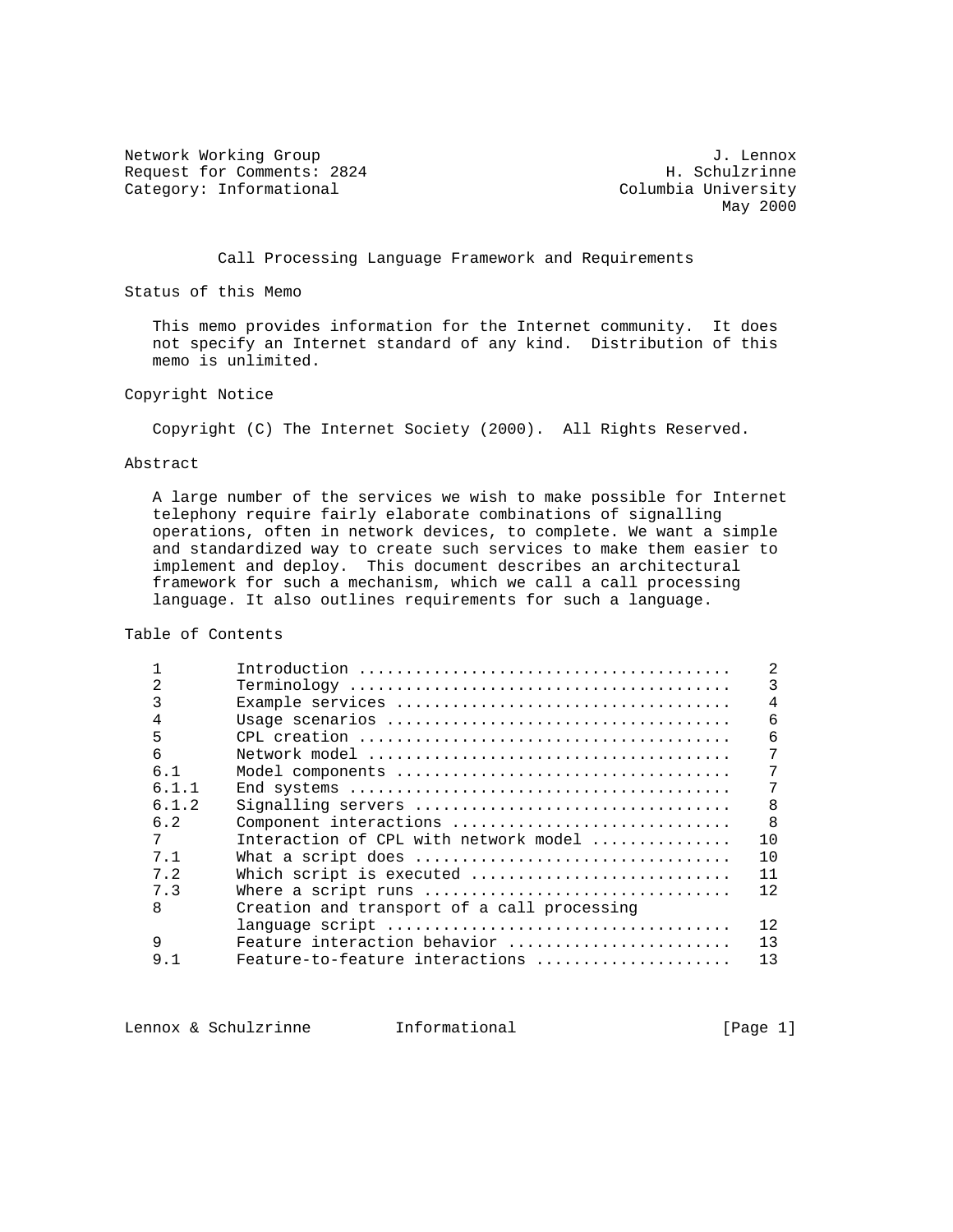| 9.2            | Script-to-script interactions        | 14   |
|----------------|--------------------------------------|------|
| 9.3            | Server-to-server interactions        | 15   |
| 9.4            | Signalling ambiguity                 | 15   |
| 1 <sub>0</sub> | Relationship with existing languages | 15   |
| 11             |                                      | 17   |
| 11.1           | IN service creation environments     | 17   |
| 11.2           |                                      | 17   |
| 12.            | Necessary language features          | 17   |
| 12.1           | Language characteristics             | 17   |
| 12.2           | Base features -- call signalling     | 19   |
| 12.3           | Base features -- non-signalling      | 21   |
| 12.4           |                                      | 2.2. |
| 12.5           |                                      | 23   |
| 13             | Security Considerations              | 23   |
| 14             |                                      | 23   |
| 15             |                                      | 23   |
| 16             |                                      | 24   |
| 17             | Full Copyright Statement             | 25   |
|                |                                      |      |

1 Introduction

 Recently, several protocols have been created to allow telephone calls to be made over IP networks, notably SIP [1] and H.323 [2]. These emerging standards have opened up the possibility of a broad and dramatic decentralization of the provisioning of telephone services so they can be under the user's control.

 Many Internet telephony services can, and should, be implemented entirely on end devices. Multi-party calls, for instance, or call waiting alert tones, or camp-on services, depend heavily on end system state and on the specific content of media streams, information which often is only available to the end system. A variety of services, however -- those involving user location, call distribution, behavior when end systems are busy, and the like -- are independent of a particular end device, or need to be operational even when an end device is unavailable. These services are still best located in a network device, rather than in an end system.

 Traditionally, network-based services have been created only by service providers. Service creation typically involved using proprietary or restricted tools, and there was little range for customization or enhancement by end users. In the Internet environment, however, this changes. Global connectivity and open protocols allow end users or third parties to design and implement new or customized services, and to deploy and modify their services dynamically without requiring a service provider to act as an intermediary.

Lennox & Schulzrinne and Informational [Page 2]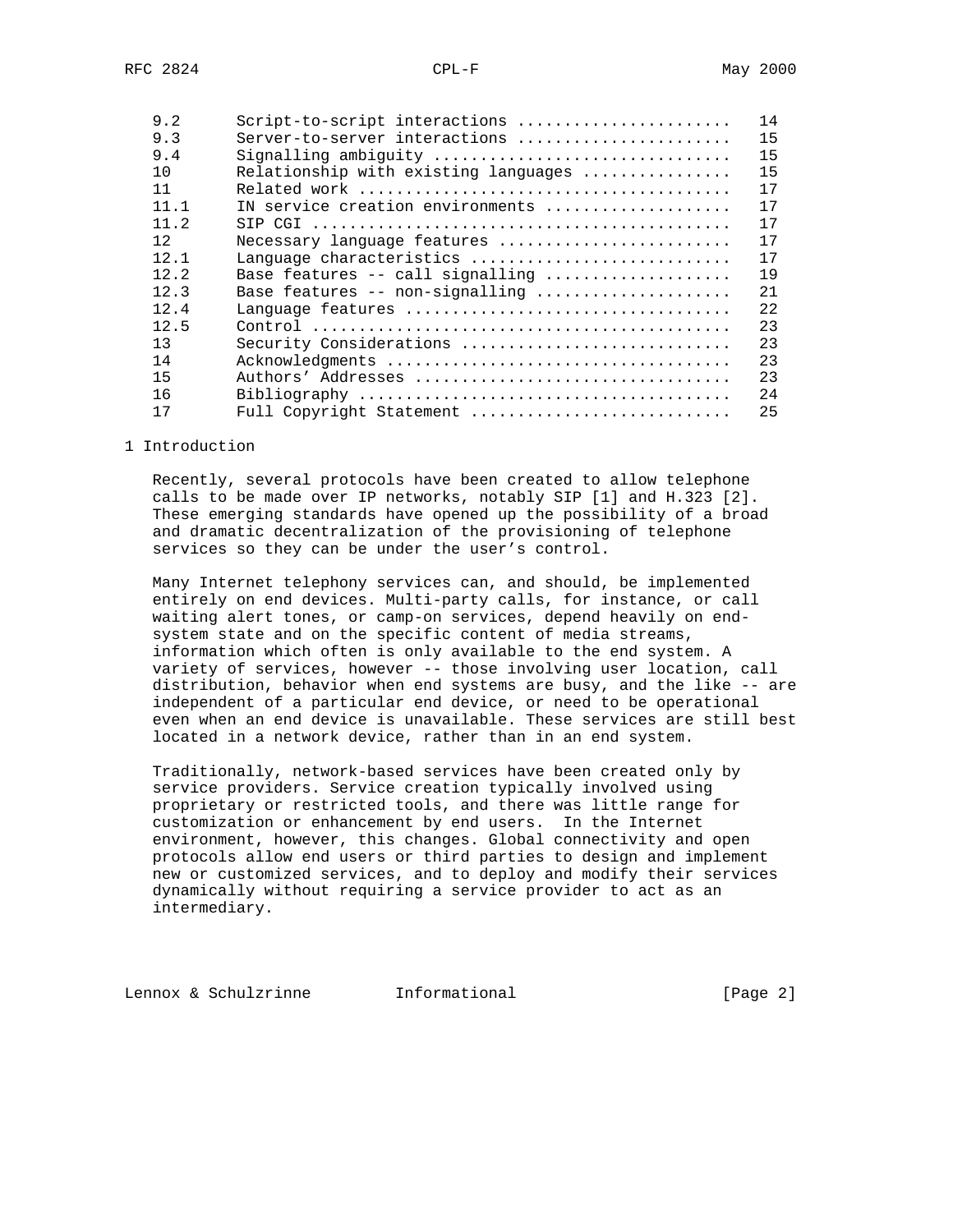A number of Internet applications have such customization environments -- the web has CGI [3], for instance, and e-mail has Sieve [4] or procmail. To create such an open customization environment for Internet telephony, we need a standardized, safe way for these new service creators to describe the desired behavior of network servers.

 This document describes an architecture in which network devices respond to call signalling events by triggering user-created programs written in a simple, static, non-expressively-complete language. We call this language a call processing language.

 The development of this document has been substantially informed by the development of a particular call processing language, as described in [5]. In general, when this document refers to "a call processing language," it is referring to a generic language that fills this role; "the call processing language" or "the CPL" refers to this particular language.

2 Terminology

 In this section we define some of the terminology used in this document.

- SIP [1] terminology used includes:
	- invitation: The initial INVITE request of a SIP transaction, by which one party initiates a call with another.
	- redirect server: A SIP device which responds to invitations and other requests by informing the request originator of an alternate address to which the request should be sent.
	- proxy server: A SIP device which receives invitations and other requests, and forwards them to other SIP devices. It then receives the responses to the requests it forwarded, and forwards them back to the sender of the initial request.
	- user agent: A SIP device which creates and receives requests, so as to set up or otherwise affect the state of a call. This may be, for example, a telephone or a voicemail system.
	- user agent client: The portion of a user agent which initiates requests.
	- user agent server: The portion of a user agent which responds to requests.

Lennox & Schulzrinne and Informational [Page 3]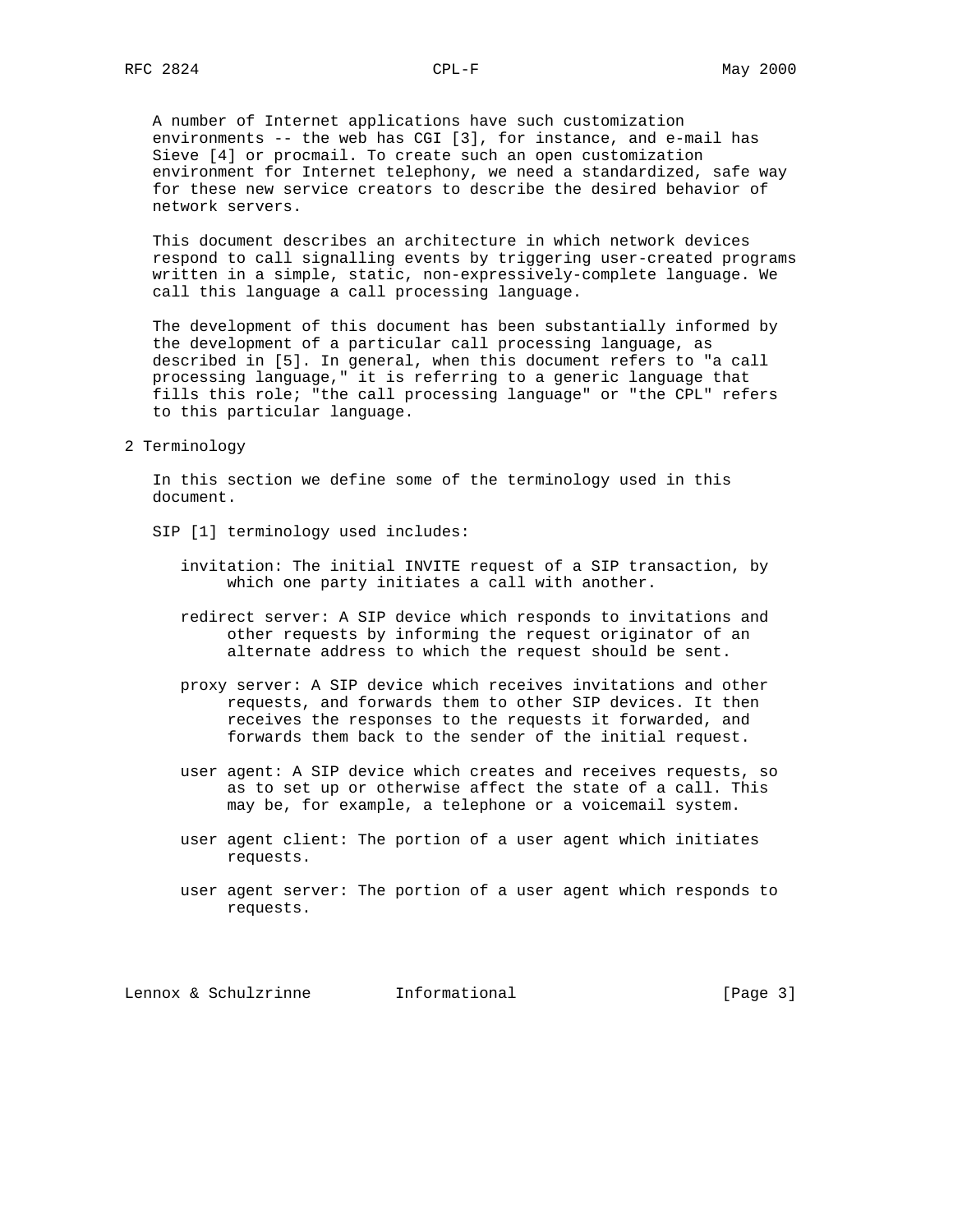- H.323 [2] terminology used includes:
	- terminal: An H.323 device which originates and receives calls, and their associated media.
	- gatekeeper: An H.323 entity on the network that provides address translation and controls access to the network for H.323 terminals and other endpoints. The gatekeeper may also provide other services to the endpoints such as bandwidth management and locating gateways.
	- gateway: A device which translates calls between an H.323 network and another network, typically the public-switched telephone network.
	- RAS: The Registration, Admission and Status messages communicated between two H.323 entities, for example between an endpoint and a gatekeeper.

General terminology used in this document includes:

- user location: The process by which an Internet telephony device determines where a user named by a particular address can be found.
- CPL: A Call Processing Language, a simple language to describe how Internet telephony call invitations should be processed.
- script: A particular instance of a CPL, describing a particular set of services desired.
- end system: A device from which and to which calls are established. It creates and receives the call's media (audio, video, or the like). This may be a SIP user agent or an H.323 terminal.
- signalling server: A device which handles the routing of call invitations. It does not process or interact with the media of a call. It may be a SIP proxy or redirect server, or an H.323 gatekeeper.

#### 3 Example services

 To motivate the subsequent discussion, this section gives some specific examples of services which we want users to be able to create programmatically. Note that some of these examples are deliberately somewhat complicated, so as to demonstrate the level of decision logic that should be possible.

Lennox & Schulzrinne and Informational and the set of Page 4]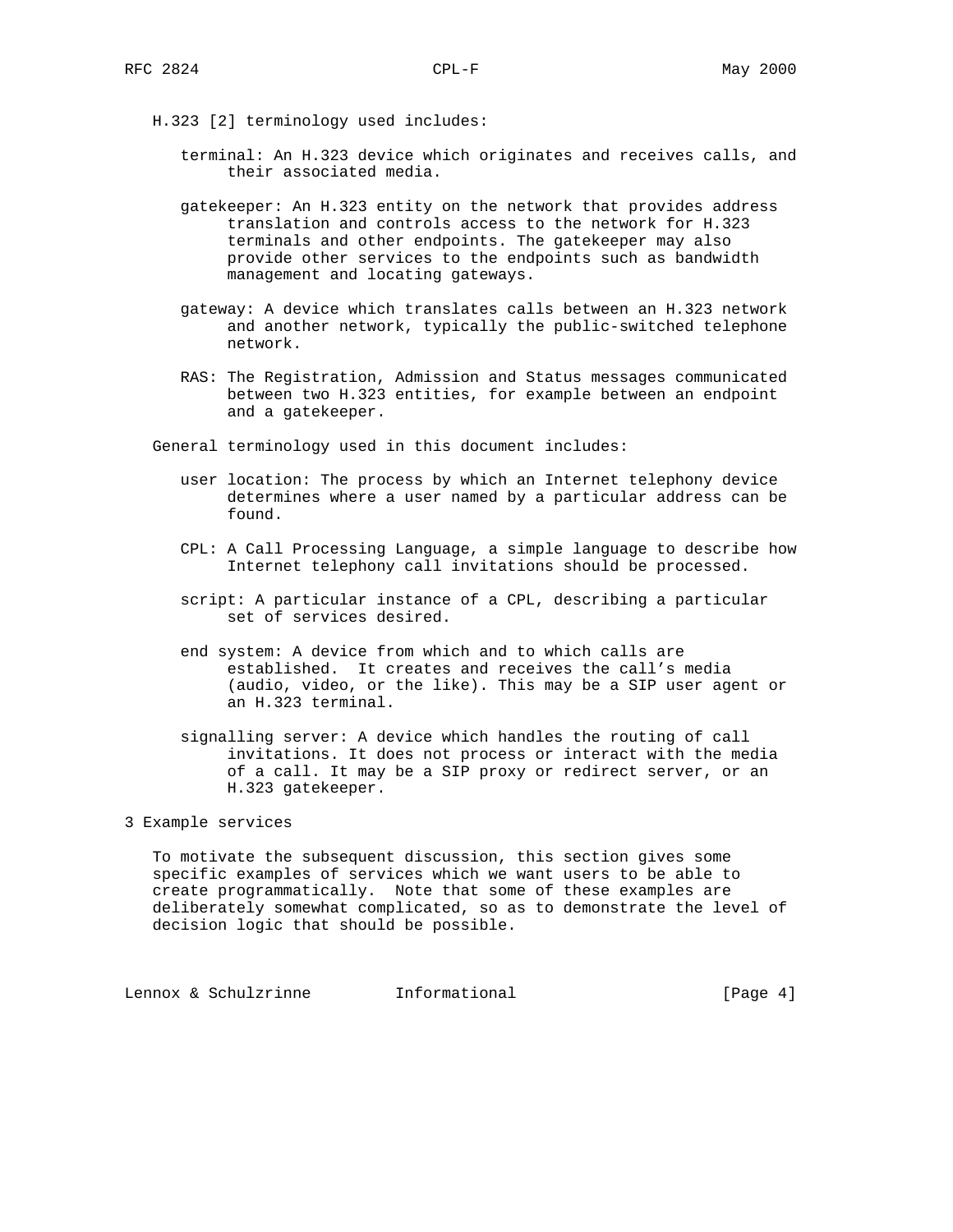o Call forward on busy/no answer

 When a new call comes in, the call should ring at the user's desk telephone. If it is busy, the call should always be redirected to the user's voicemail box. If, instead, there's no answer after four rings, it should also be redirected to his or her voicemail, unless it's from a supervisor, in which case it should be proxied to the user's cell phone if it is currently registered.

o Information address

 A company advertises a general "information" address for prospective customers. When a call comes in to this address, if it's currently working hours, the caller should be given a list of the people currently willing to accept general information calls. If it's outside of working hours, the caller should get a webpage indicating what times they can call.

o Intelligent user location

 When a call comes in, the list of locations where the user has registered should be consulted. Depending on the type of call (work, personal, etc.), the call should ring at an appropriate subset of the registered locations, depending on information in the registrations. If the user picks up from more than one station, the pick-ups should be reported back separately to the calling party.

o Intelligent user location with media knowledge

 When a call comes in, the call should be proxied to the station the user has registered from whose media capabilities best match those specified in the call request. If the user does not pick up from that station within four rings, the call should be proxied to the other stations from which he or she has registered, sequentially, in order of decreasing closeness of match.

o Client billing allocation -- lawyer's office

 When a call comes in, the calling address is correlated with the corresponding client, and client's name, address, and the time of the call is logged. If no corresponding client is found, the call is forwarded to the lawyer's secretary.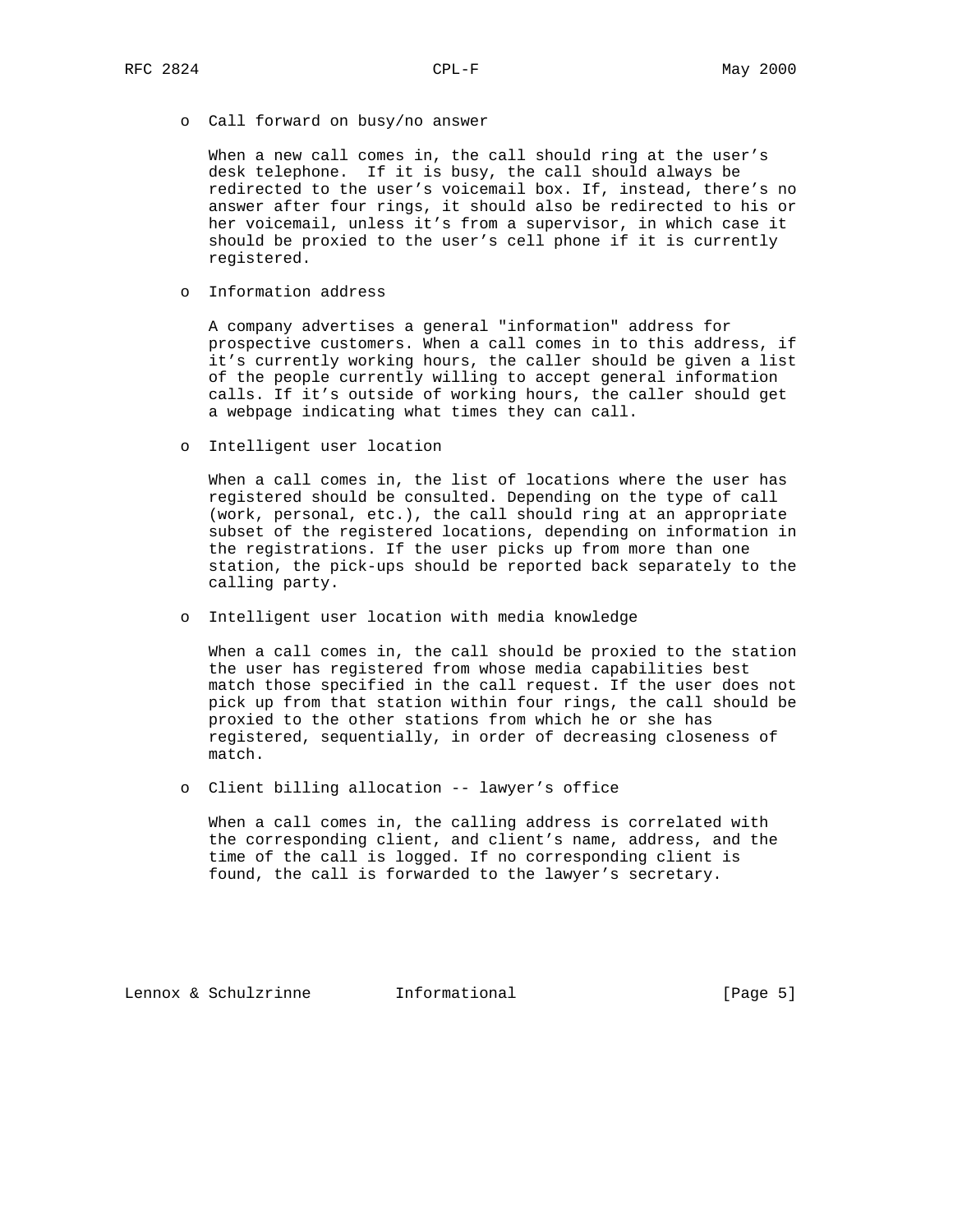#### 4 Usage scenarios

 A CPL would be useful for implementing services in a number of different scenarios.

o Script creation by end user

 In the most direct approach for creating a service with a CPL, an end user simply creates a script describing their service. He or she simply decides what service he or she wants, describes it using a CPL script, and then uploads it to a server.

o Third party outsourcing

 Because a CPL is a standardized language, it can also be used to allow third parties to create or customize services for clients. These scripts can then be run on servers owned by the end user or the user's service provider.

o Administrator service definition

 A CPL can also be used by server administrators to create simple services or describe policy for servers they control. If a server is implementing CPL services in any case, extending the service architecture to allow administrators as well as users to create scripts is a simple extension.

o Web middleware

 Finally, there have been a number of proposals for service creation or customization using web interfaces. A CPL could be used as the back-end to such environments: a web application could create a CPL script on behalf of a user, and the telephony server could then implement the services without either component having to be aware of the specifics of the other.

5 CPL creation

 There are also a number of means by which CPL scripts could be created. Like HTML, which can be created in a number of different manners, we envision multiple creation styles for a CPL script.

Lennox & Schulzrinne and Informational (Page 6)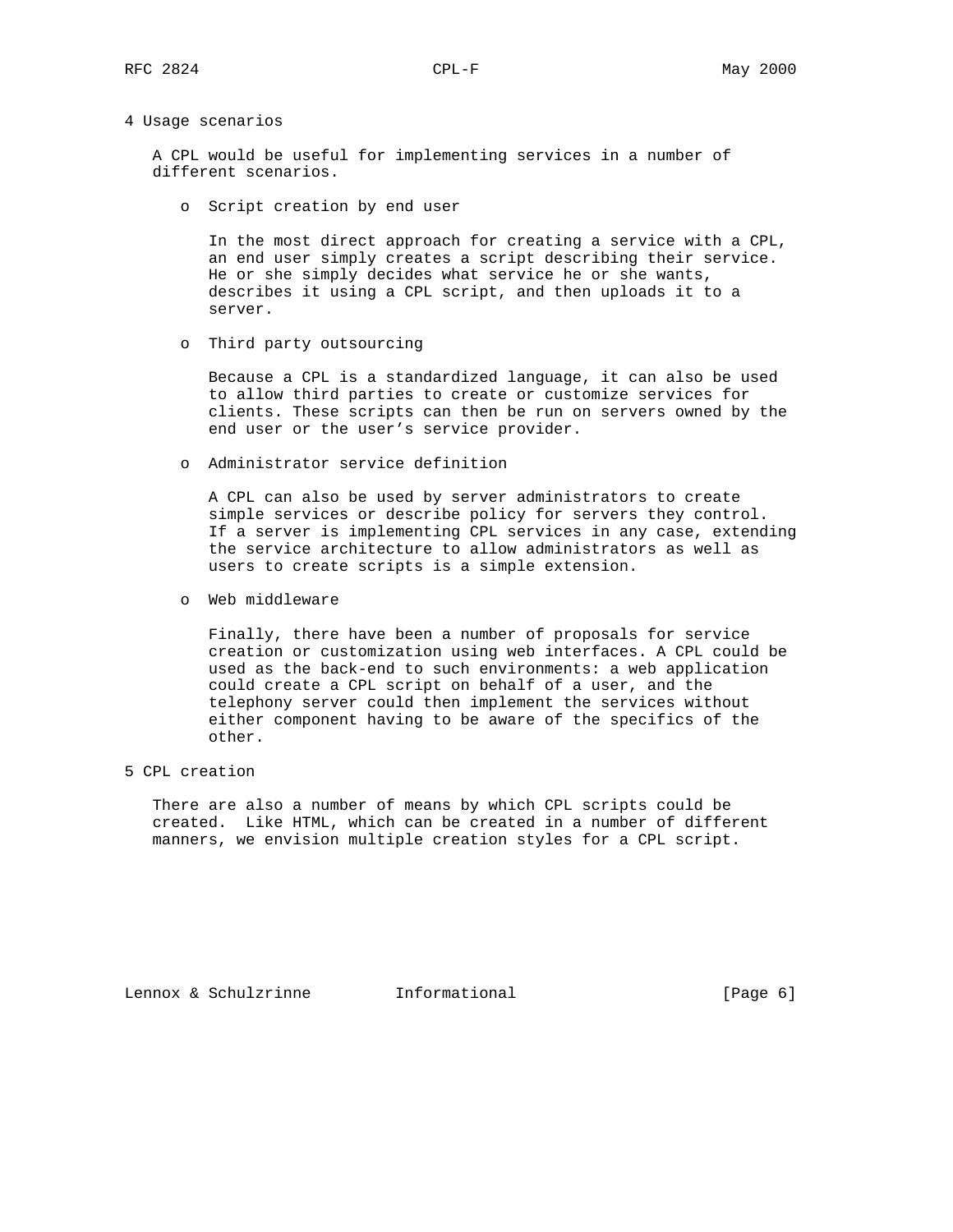o Hand authoring

 Most directly, CPL scripts can be created by hand, by knowledgeable users. The CPL described in [5] has a text format with an uncomplicated syntax, so hand authoring will be straightforward.

o Automated scripts

 CPL features can be created by automated means, such as in the example of the web middleware described in the previous section. With a simple, text-based syntax, standard text processing languages will be able to create and edit CPL scripts easily.

o GUI tools

 Finally, users will be able to use GUI tools to create and edit CPL scripts. We expect that most average-experience users will take this approach once the CPL gains popularity. The CPL will be designed with this application in mind, so that the full expressive power of scripts can be represented simply and straightforwardly in a graphical manner.

6 Network model

 The Call Processing Language operates on a generalized model of an Internet telephony network. While the details of various protocols differ, on an abstract level all major Internet telephony architectures are sufficiently similar that their major features can be described commonly. This document generally uses SIP terminology, as its authors' experience has mainly been with that protocol.

6.1 Model components

 In the Call Processing Language's network model, an Internet telephony network contains two types of components.

6.1.1 End systems

 End systems are devices which originate and/or receive signalling information and media. These include simple and complex telephone devices, PC telephony clients, and automated voice systems. The CPL abstracts away the details of the capabilities of these devices. An end system can originate a call; and it can accept, reject, or forward incoming calls. The details of this process (ringing, multi line telephones, and so forth) are not important for the CPL.

Lennox & Schulzrinne and Informational [Page 7]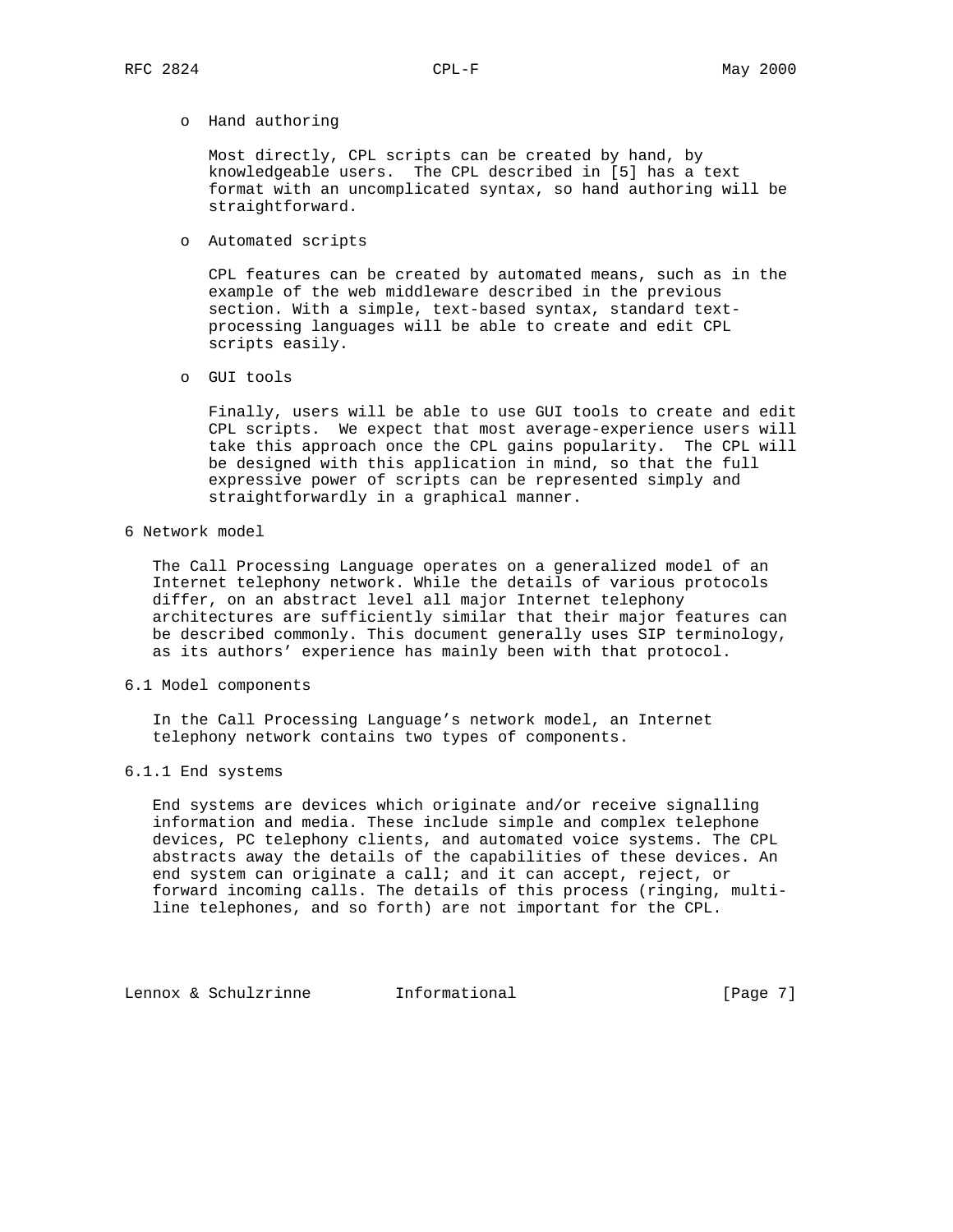For the purposes of the CPL, gateways -- for example, a device which connects calls between an IP telephony network and the PSTN -- are also considered to be end systems. Other devices, such as mixers or firewalls, are not directly dealt with by the CPL, and they will not be discussed here.

6.1.2 Signalling servers

 Signalling servers are devices which relay or control signalling information. In SIP, they are proxy servers, redirect servers, or registrars; in H.323, they are gatekeepers.

 Signalling servers can perform three types of actions on call setup information. They can:

- proxy it: forward it on to one or more other network or end systems, returning one of the responses received.
- redirect it: return a response informing the sending system of a different address to which it should send the request.
- reject it: inform the sending system that the setup request could not be completed.

 RFC 2543 [1] has illustrations of proxy and redirect functionality. End systems may also be able to perform some of these actions: almost certainly rejection, and possibly redirection.

 Signalling servers also normally maintain information about user location. Whether by means of registrations (SIP REGISTER or H.323 RAS messages), static configuration, or dynamic searches, signalling servers must have some means by which they can determine where a user is currently located, in order to make intelligent choices about their proxying or redirection behavior.

 Signalling servers are also usually able to keep logs of transactions that pass through them, and to send e-mail to destinations on the Internet, under programmatic control.

6.2 Component interactions

 When an end system places a call, the call establishment request can proceed by a variety of routes through components of the network. To begin with, the originating end system must decide where to send its requests. There are two possibilities here: the originator may be configured so that all its requests go to a single local server; or it may resolve the destination address to locate a remote signalling server or end system to which it can send the request directly.

Lennox & Schulzrinne and Informational and the series of  $[Page 8]$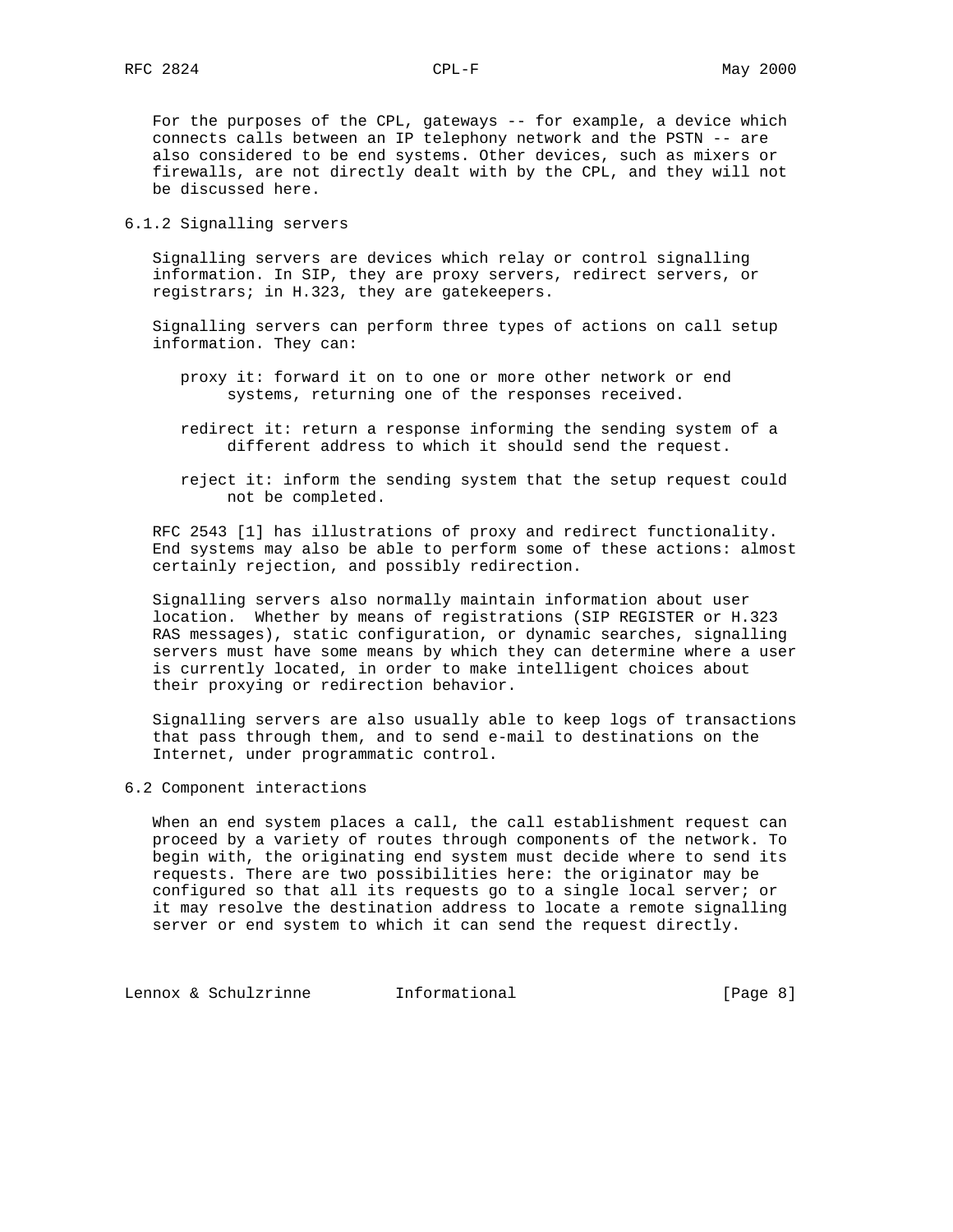Once the request arrives at a signalling server, that server uses its user location database, its local policy, DNS resolution, or other methods, to determine the next signalling server or end system to which the request should be sent. A request may pass through any number of signalling servers: from zero (in the case when end systems communicate directly) to, in principle, every server on the network. What's more, any end system or signalling server can (in principle) receive requests from or send them to any other.

 For example, in figure 1, there are two paths the call establishment request information may take. For Route 1, the originator knows only a user address for the user it is trying to contact, and it is configured to send outgoing calls through a local outgoing proxy server. Therefore, it forwards the request to its local server, which finds the server of record for that address, and forwards it on to that server.

 In this case, the organization the destination user belongs to uses a multi-stage setup to find users. The corporate server identifies which department a user is part of, then forwards the request to the appropriate departmental server, which actually locates the user. (This is similar to the way e-mail forwarding is often configured.) The response to the request will travel back along the same path.

 For Route 2, however, the originator knows the specific device address it is trying to contact, and it is not configured to use a local outgoing proxy. In this case, the originator can directly contact the destination without having to communicate with any network servers at all.

 We see, then, that in Internet telephony signalling servers cannot in general know the state of end systems they "control," since signalling information may have bypassed them. This architectural limitation implies a number of restrictions on how some services can be implemented. For instance, a network system cannot reliably know if an end system is currently busy or not; a call may have been placed to the end system without traversing that network system. Thus, signalling messages must explicitly travel to end systems to find out their state; in the example, the end system must explicitly return a "busy" indication.

Lennox & Schulzrinne 1nformational [Page 9]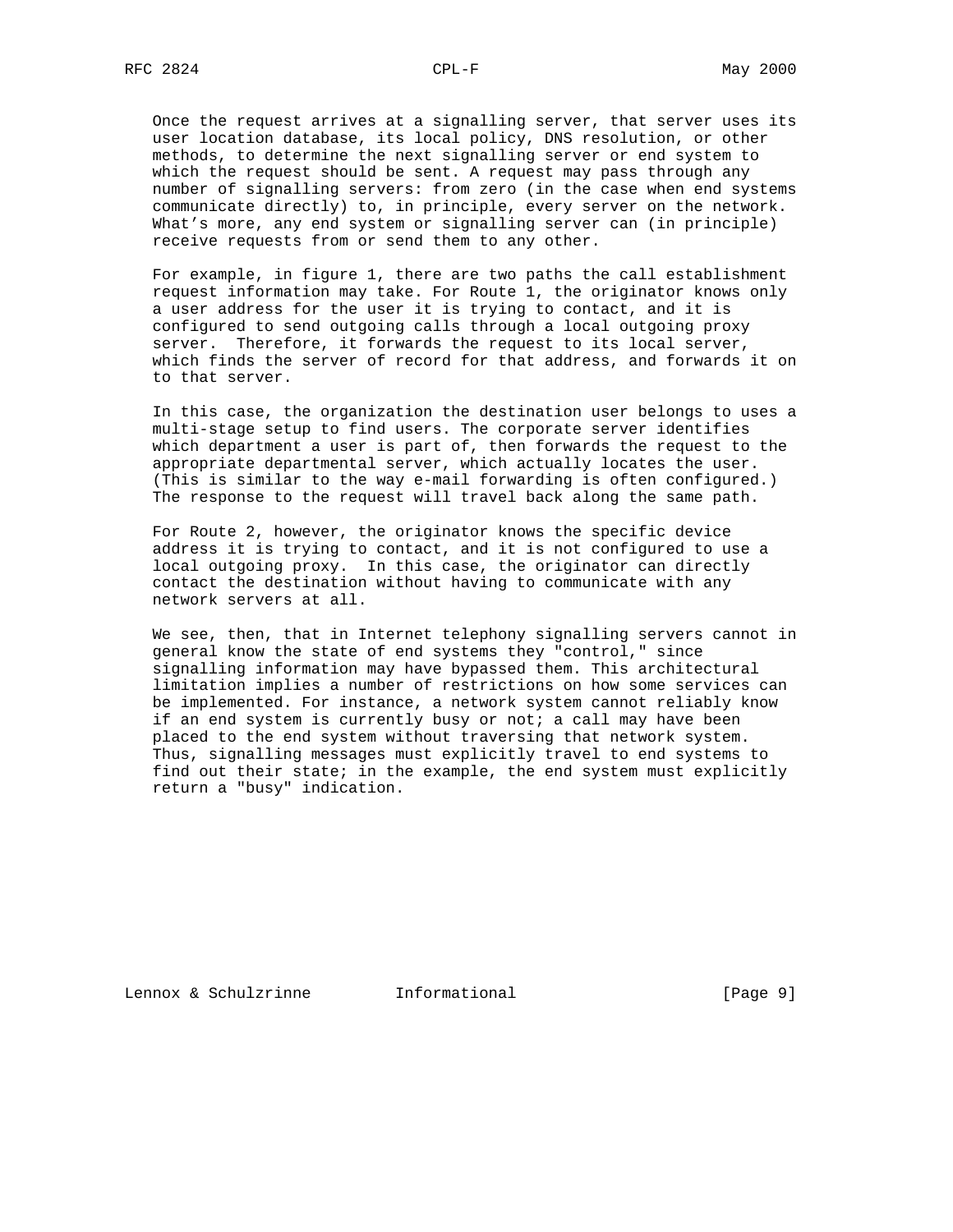

Originator Destination

Figure 1: Possible paths of call setup messages

- 7 Interaction of CPL with network model
- 7.1 What a script does

 A CPL script runs in a signalling server, and controls that system's proxy, redirect, or rejection actions for the set-up of a particular call. It does not attempt to coordinate the behavior of multiple signalling servers, or to describe features on a "Global Functional Plane" as in the Intelligent Network architecture [6].

 More specifically, a script replaces the user location functionality of a signalling server. As described in section 6.1.2, a signalling server typically maintains a database of locations where a user can be reached; it makes its proxy, redirect, and rejection decisions based on the contents of that database. A CPL script replaces this basic database lookup functionality; it takes the registration information, the specifics of a call request, and other external information it wants to reference, and chooses the signalling actions to perform.

 Abstractly, a script can be considered as a list of condition/action pairs; if some attribute of the registration, request, and external information matches a given condition, then the corresponding action (or more properly set of actions) is taken. In some circumstances, additional actions can be taken based on the consequences of the first action and additional conditions. If no condition matches the invitation, the signalling server's standard action -- its location database lookup, for example -- is taken.

Lennox & Schulzrinne 1nformational [Page 10]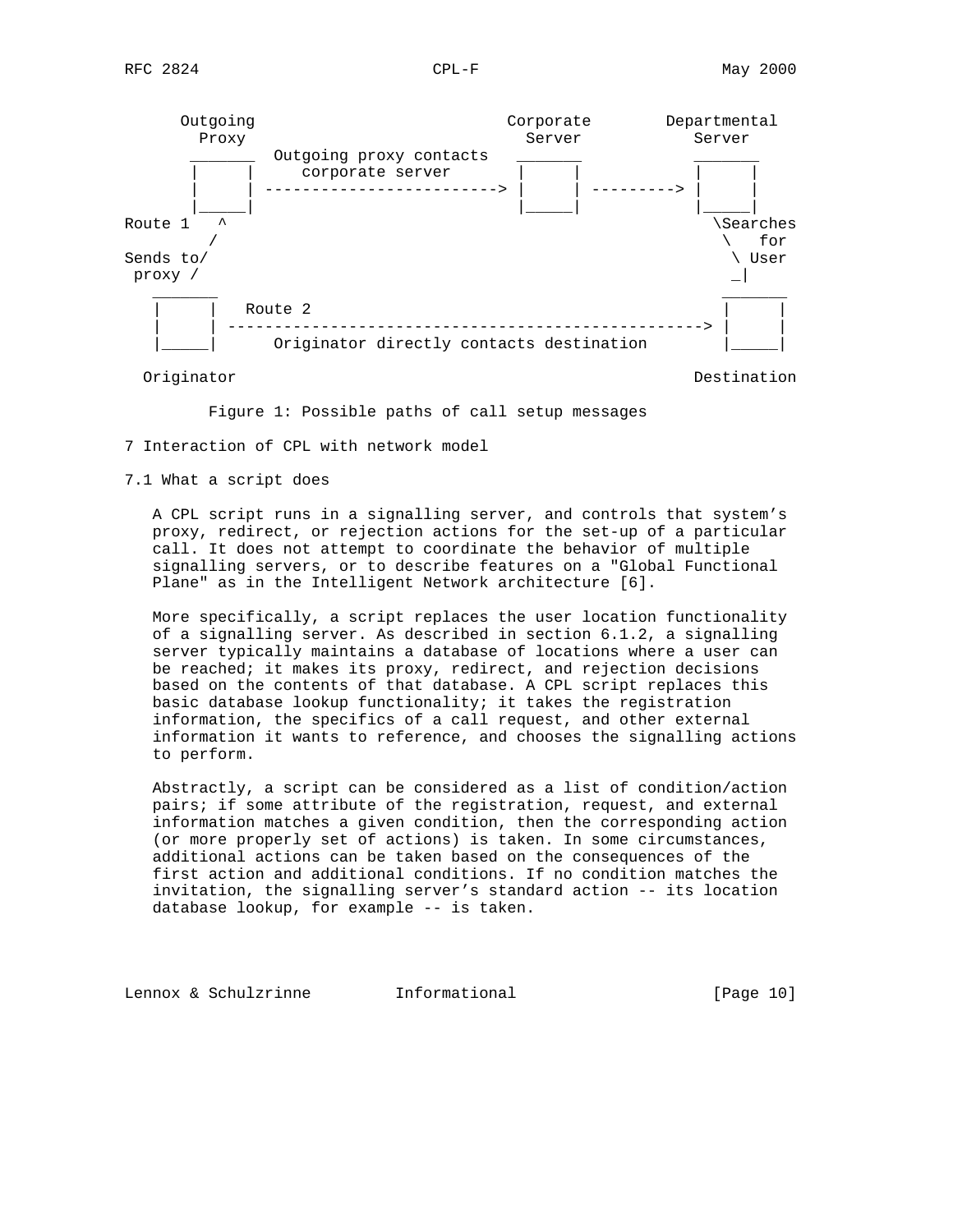## 7.2 Which script is executed

 CPL scripts are usually associated with a particular Internet telephony address. When a call establishment request arrives at a signalling server which is a CPL server, that server associates the source and destination addresses specified in the request with its database of CPL scripts; if one matches, the corresponding script is executed.

 Once the script has executed, if it has chosen to perform a proxy action, a new Internet telephony address will result as the destination of that proxying. Once this has occurred, the server again checks its database of scripts to see if any of them are associated with the new address; if one is, that script as well is executed (assuming that a script has not attempted to proxy to an address which the server has already tried). For more details of this recursion process, and a description of what happens when a server has scripts that correspond both to a scripts origination address and its destination address, see section 9.2.

 In general, in an Internet telephony network, an address will denote one of two things: either a user, or a device. A user address refers to a particular individual, for example sip:joe@example.com, regardless of where that user actually is or what kind of device he or she is using. A device address, by contrast, refers to a particular physical device, such as sip:x26063@phones.example.com. Other, intermediate sorts of addresses are also possible, and have some use (such as an address for "my cell phone, wherever it currently happens to be registered"), but we expect them to be less common. A CPL script is agnostic to the type of address it is associated with; while scripts associated with user addresses are probably the most useful for most services, there is no reason that a script could not be associated with any other type of address as well. The recursion process described above allows scripts to be associated with several of a user's addresses; thus, a user script could specify an action "try me at my cell phone," whereas a device script could say "I don't want to accept cell phone calls while I'm out of my home area."

 It is also possible for a CPL script to be associated not with one specific Internet telephony address, but rather with all addresses handled by a signalling server, or a large set of them. For instance, an administrator might configure a system to prevent calls from or to a list of banned incoming or outgoing addresses; these should presumably be configured for everyone, but users should still to be able to have their own custom scripts as well. Exactly when such

Lennox & Schulzrinne 1nformational [Page 11]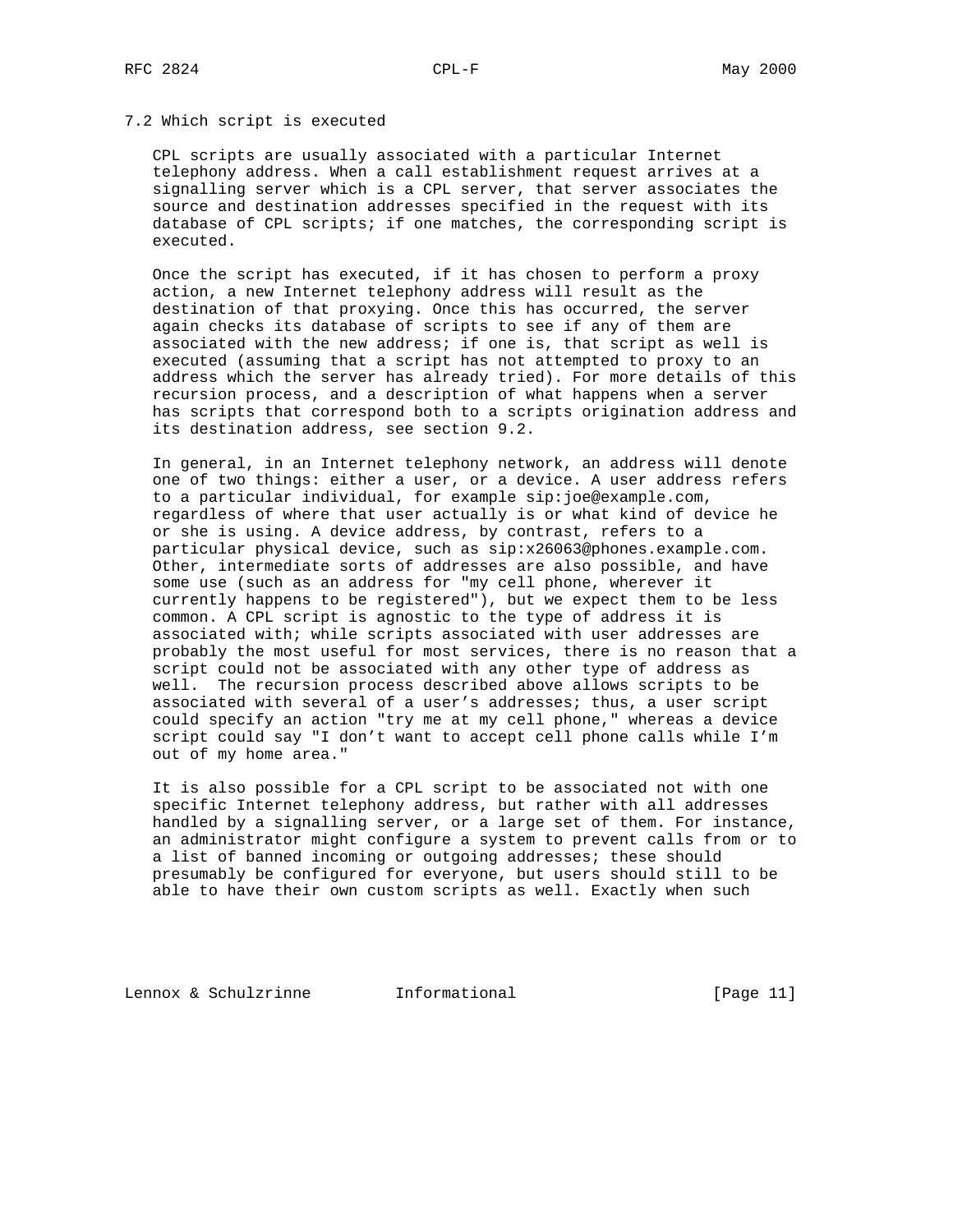scripts should be executed in the recursion process depends on the precise nature of the administrative script. See section 9.2 for further discussion of this.

7.3 Where a script runs

 Users can have CPL scripts on any network server which their call establishment requests pass through and with which they have a trust relationship. For instance, in the example in figure 1, the originating user could have a script on the outgoing proxy, and the destination user could have scripts on both the corporate server and the departmental server. These scripts would typically perform different functions, related to the role of the server on which they reside; a script on the corporate-wide server could be used to customize which department the user wishes to be found at, for instance, whereas a script at the departmental server could be used for more fine-grained location customization. Some services, such as filtering out unwanted calls, could be located at either server. See section 9.3 for some implications of a scenario like this.

 This model does not specify the means by which users locate a CPL capable network server. In general, this will be through the same means by which they locate a local Internet telephony server to register themselves with; this may be through manual configuration, or through automated means such as the Service Location Protocol [7]. It has been proposed that automated means of locating such servers should include a field to indicate whether the server allows users to upload CPLs.

8 Creation and transport of a call processing language script

 Users create call processing language scripts, typically on end devices, and transmit them through the network to signalling servers. Scripts persist in signalling servers until changed or deleted, unless they are specifically given an expiration time; a network system which supports CPL scripting will need stable storage.

 The end device on which the user creates the CPL script need not bear any relationship to the end devices to which calls are actually placed. For example, a CPL script might be created on a PC, whereas calls might be intended to be received on a simple audio-only telephone. Indeed, the device on which the script is created may not be an "end device" in the sense described in section 6.1.1 at all; for instance, a user could create and upload a CPL script from a non-multimedia-capable web terminal.

Lennox & Schulzrinne 1nformational [Page 12]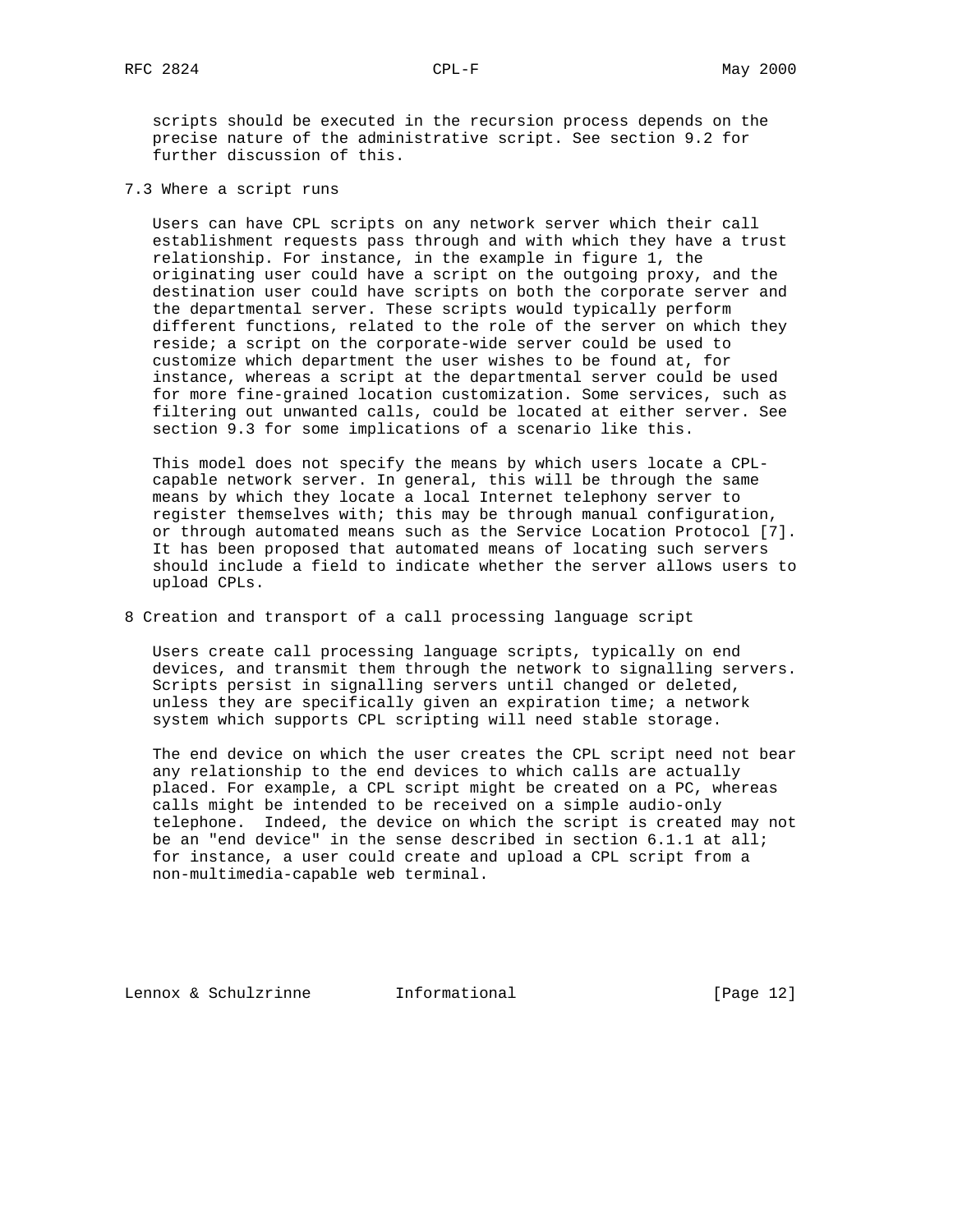The CPL also might not necessarily be created on a device near either the end device or the signalling server in network terms. For example, a user might decide to forward his or her calls to a remote location only after arriving at that location.

 The exact means by which the end device transmits the script to the server remains to be determined; it is likely that many solutions will be able to co-exist. This method will need to be authenticated in almost all cases. The methods that have been suggested include web file upload, SIP REGISTER message payloads, remote method invocation, SNMP, ACAP, LDAP, and remote file systems such as NFS.

 Users can also retrieve their current script from the network to an end system so it can be edited. The signalling server should also be able to report errors related to the script to the user, both static errors that could be detected at upload time, and any run-time errors that occur.

 If a user has trust relationships with multiple signalling servers (as discussed in section 7.3), the user may choose to upload scripts to any or all of those servers. These scripts can be entirely independent.

9 Feature interaction behavior

 Feature interaction is the term used in telephony systems when two or more requested features produce ambiguous or conflicting behavior [8]. Feature interaction issues for features implemented with a call processing language can be roughly divided into three categories: feature-to-feature in one server, script-to-script in one server, and server-to-server.

9.1 Feature-to-feature interactions

 Due to the explicit nature of event conditions discussed in the previous section, feature-to-feature interaction is not likely to be a problem in a call processing language environment. Whereas a subscriber to traditional telephone features might unthinkingly subscribe to both "call waiting" and "call forward on busy," a user creating a CPL script would only be able to trigger one action in response to the condition "a call arrives while the line is busy." Given a good user interface for creation, or a CPL server which can check for unreachable code in an uploaded script, contradictory condition/action pairs can be avoided.

Lennox & Schulzrinne 1nformational [Page 13]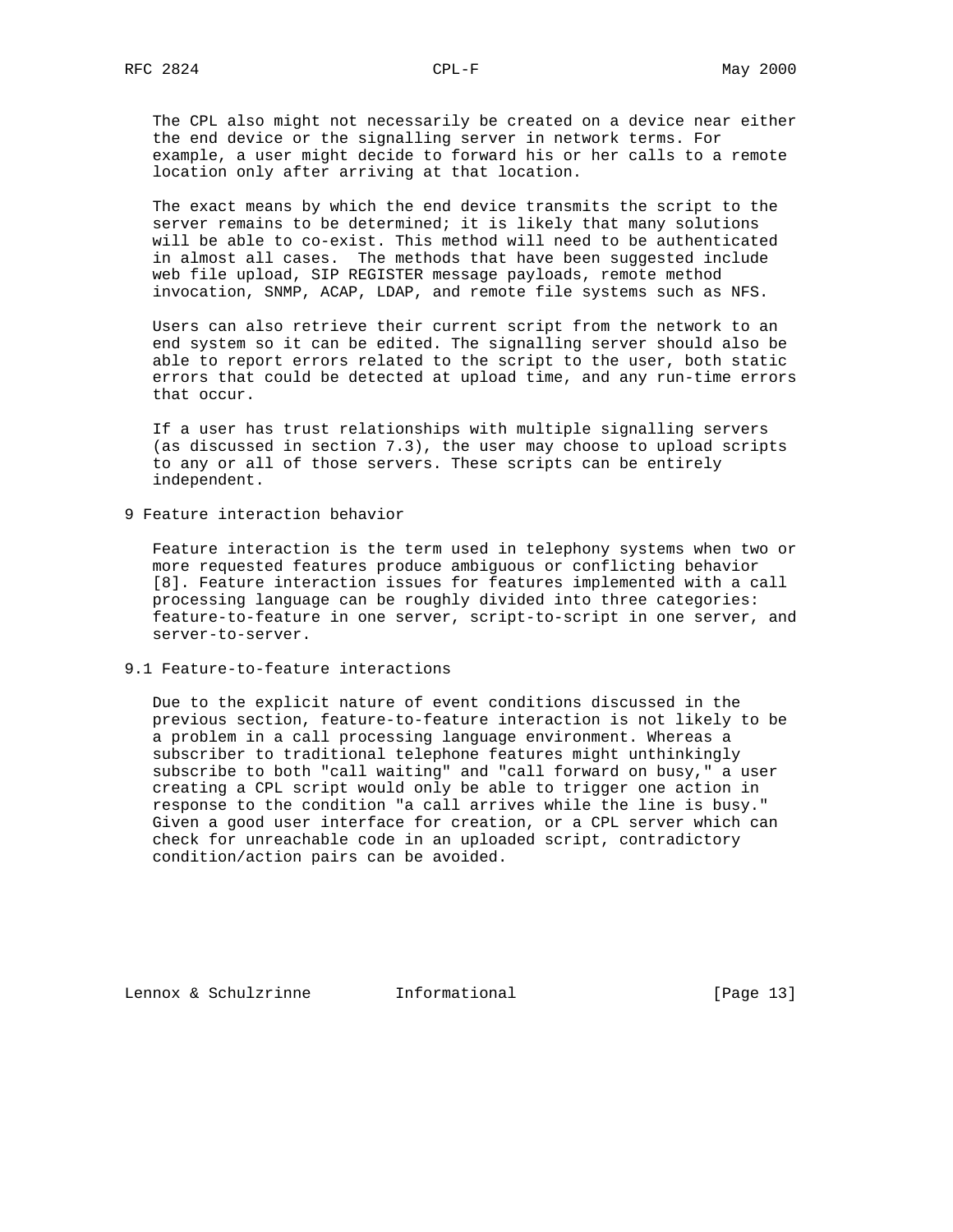## 9.2 Script-to-script interactions

 Script-to-script interactions arise when a server invokes multiple scripts for a single call, as described in section 7.2. This can occur in a number of cases: if both the call originator and the destination have scripts specified on a single server; if a script forwards a request to another address which also has a script; or if an administrative script is specified as well as a user's individual script.

 The solution to this interaction is to determine an ordering among the scripts to be executed. In this ordering, the "first" script is executed first; if this script allows or permits the call to be proxied, the script corresponding to the next address is executed. When the first script says to forward the request to some other address, those actions are considered as new requests which arrive at the second script. When the second script sends back a final response, that response arrives at the first script in the same manner as if a request arrived over the network. Note that in some cases, forwarding can be recursive; a CPL server must be careful to prevent forwarding loops.

 Abstractly, this can be viewed as equivalent to having each script execute on a separate signalling server. Since the CPL architecture is designed to allow scripts to be executed on multiple signalling servers in the course of locating a user, we can conceptually transform script-to-script interactions into the server-to-server interactions described in the next section, reducing the number of types of interactions we need to concern ourselves with.

 The question, then, is to determine the correct ordering of the scripts. For the case of a script forwarding to an address which also has a script, the ordering is obvious; the other two cases are somewhat more subtle. When both originator and destination scripts exist, the originator's script should be executed before the destination script; this allows the originator to perform address translation, call filtering, etc., before a destination address is determined and a corresponding script is chosen.

 Even more complicated is the case of the ordering of administrative scripts. Many administrative scripts, such as ones that restrict source and destination addresses, need to be run after originator scripts, but before destination scripts, to avoid a user's script evading administrative restrictions through clever forwarding; however, others, such as a global address book translation function, would need to be run earlier or later. Servers which allow

Lennox & Schulzrinne 1nformational [Page 14]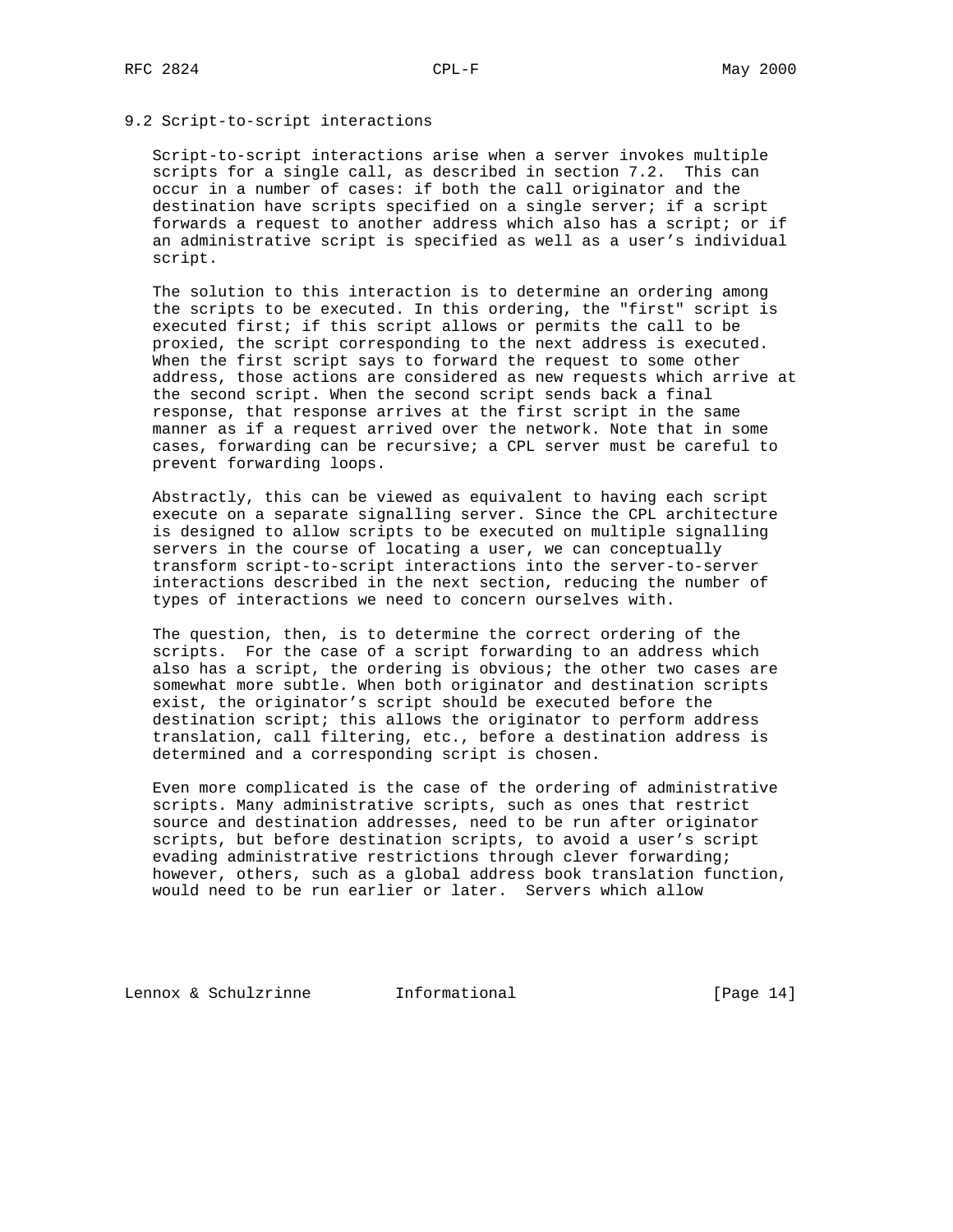administrative scripts to be run will need to allow the administrator to configure when in the script execution process a particular administrative script should fall.

9.3 Server-to-server interactions

 The third case of feature interactions, server-to-server interactions, is the most complex of these three. The canonical example of this type of interaction is the combination of Originating Call Screening and Call Forwarding: a user (or administrator) may wish to prevent calls from being placed to a particular address, but the local script has no way of knowing if a call placed to some other, legitimate address will be proxied, by a remote server, to the banned address. This type of problem is unsolvable in an administratively heterogeneous network, even a "lightly" heterogeneous network such as current telephone systems. CPL does not claim to solve it, but the problem is not any worse for CPL scripts than for any other means of deploying services.

 Another class of server-to-server interactions are best resolved by the underlying signalling protocol, since they can arise whether the signalling servers are being controlled by a call processing language or by some entirely different means. One example of this is forwarding loops, where user X may have calls forwarded to Y, who has calls forwarded back to X. SIP has a mechanism to detect such loops. A call processing language server thus does not need to define any special mechanisms to prevent such occurrences; it should, however, be possible to trigger a different set of call processing actions in the event that a loop is detected, and/or to report back an error to the owner of the script through some standardized run-time error reporting mechanism.

9.4 Signalling ambiguity

 As an aside, [8] discusses a fourth type of feature interaction for traditional telephone networks, signalling ambiguity. This can arise when several features overload the same operation in the limited signal path from an end station to the network: for example, flashing the switch-hook can mean both "add a party to a three-way call" and "switch to call waiting." Because of the explicit nature of signalling in both the Internet telephony protocols discussed here, this issue does not arise.

10 Relationship with existing languages

 This document's description of the CPL as a "language" is not intended to imply that a new language necessarily needs to be implemented from scratch. A server could potentially implement all

Lennox & Schulzrinne 1nformational [Page 15]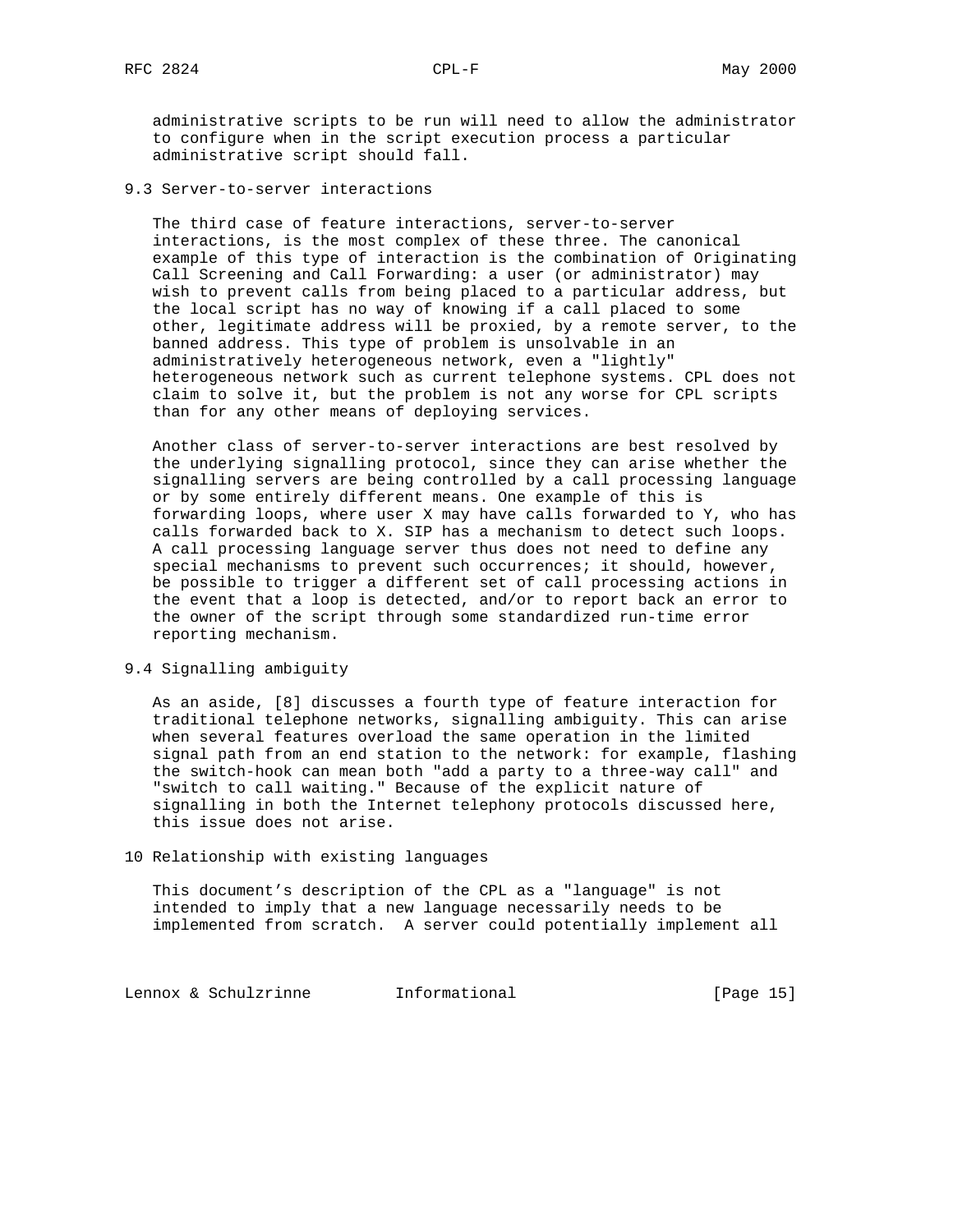the functionality described here as a library or set of extensions for an existing language; Java, or the various freely-available scripting languages (Tcl, Perl, Python, Guile), are obvious possibilities.

 However, there are motivations for creating a new language. All the existing languages are, naturally, expressively complete; this has two inherent disadvantages. The first is that any function implemented in them can take an arbitrarily long time, use an arbitrarily large amount of memory, and may never terminate. For call processing, this sort of resource usage is probably not necessary, and as described in section 12.1, may in fact be undesirable. One model for this is the electronic mail filtering language Sieve [4], which deliberately restricts itself from being Turing-complete.

 Similar levels of safety and protection (though not automatic generation and parsing) could also be achieved through the use of a "sandbox" such as is used by Java applets, where strict bounds are imposed on the amount of memory, cpu time, stack space, etc., that a program can use. The difficulty with this approach is primarily in its lack of transparency and portability: unless the levels of these bounds are imposed by the standard, a bad idea so long as available resources are increasing exponentially with Moore's Law, a user can never be sure whether a particular program can successfully be executed on a given server without running into the server's resource limits, and a program which executes successfully on one server may fail unexpectedly on another. Non-expressively-complete languages, on the other hand, allow an implicit contract between the script writer and the server: so long as the script stays within the rules of the language, the server will guarantee that it will execute the script.

 The second disadvantage with expressively complete languages is that they make automatic generation and parsing of scripts very difficult, as every parsing tool must be a full interpreter for the language. An analogy can be drawn from the document-creation world: while text markup languages like HTML or XML can be, and are, easily manipulated by smart editors, powerful document programming languages such as LaTeX or Postscript usually cannot be. While there are word processors that can save their documents in LaTeX form, they cannot accept as input arbitrary LaTeX documents, let alone preserve the structure of the original document in an edited form. By contrast, essentially any HTML editor can edit any HTML document from the web, and the high-quality ones preserve the structure of the original documents in the course of editing them.

Lennox & Schulzrinne 1nformational [Page 16]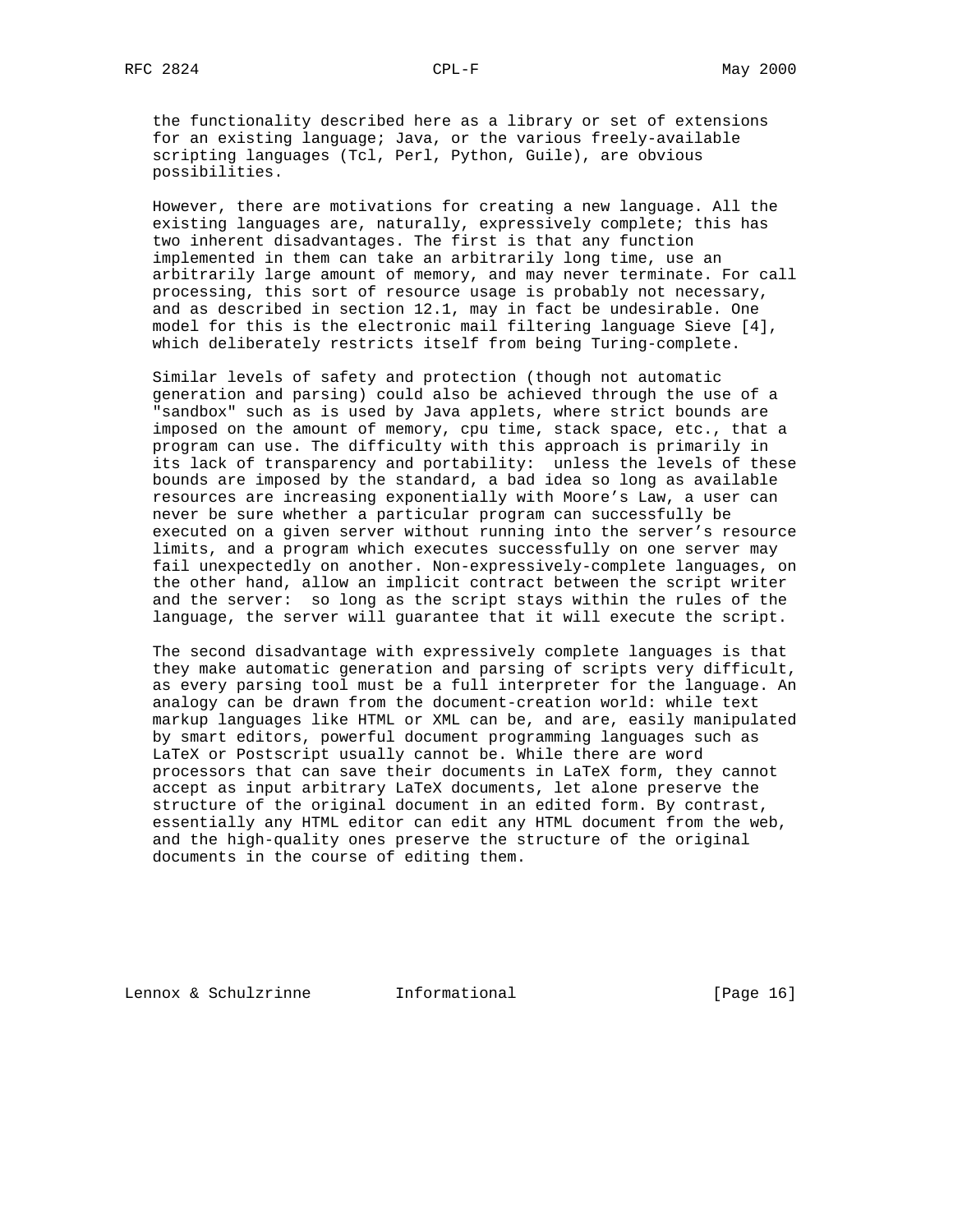## 11 Related work

11.1 IN service creation environments

 The ITU's IN series describe, on an abstract level, service creation environments [6]. These describe services in a traditional circuit switched telephone network as a series of decisions and actions arranged in a directed acyclic graph. Many vendors of IN services use modified and extended versions of this for their proprietary service creation environments.

11.2 SIP CGI

 SIP CGI [9] is an interface for implementing services on SIP servers. Unlike a CPL, it is a very low-level interface, and would not be appropriate for services written by non-trusted users.

 The paper "Programming Internet Telephony Services" [10] discusses the similarities and contrasts between SIP CGI and CPL in more detail.

12 Necessary language features

 This section lists those properties of a call processing language which we believe to be necessary to have in order to implement the motivating examples, in line with the described architecture.

12.1 Language characteristics

 These are some abstract attributes which any proposed call processing language should possess.

o Light-weight, efficient, easy to implement

 In addition to the general reasons why this is desirable, a network server might conceivably handle very large call volumes, and we don't want CPL execution to be a major bottleneck. One way to achieve this might be to compile scripts before execution.

o Easily verifiable for correctness

 For a script which runs in a server, mis-configurations can result in a user becoming unreachable, making it difficult to indicate run-time errors to a user (though a second-channel error reporting mechanism such as e-mail could ameliorate this). Thus, it should be possible to verify, when the script

Lennox & Schulzrinne 1nformational [Page 17]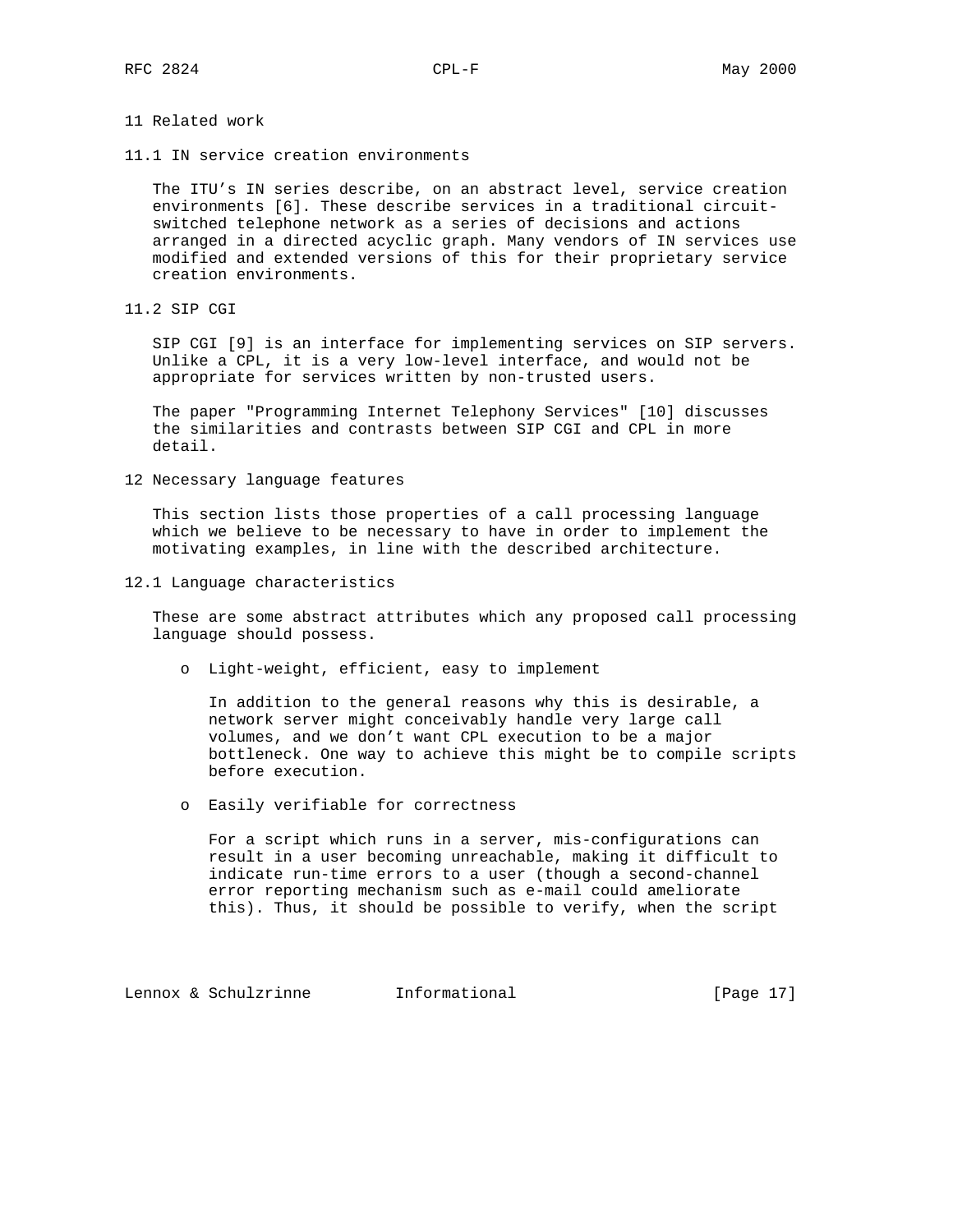is committed to the server, that it is at least syntactically correct, does not have any obvious loops or other failure modes, and does not use too many server resources.

o Executable in a safe manner

 No action the CPL script takes should be able to subvert anything about the server which the user shouldn't have access to, or affect the state of other users without permission. Additionally, since CPL scripts will typically run on a server on which users cannot normally run code, either the language or its execution environment must be designed so that scripts cannot use unlimited amounts of network resources, server CPU time, storage, or memory.

o Easily writeable and parsable by both humans and machines.

 For maximum flexibility, we want to allow humans to write their own scripts, or to use and customize script libraries provided by others. However, most users will want to have a more intuitive user-interface for the same functionality, and so will have a program which creates scripts for them. Both cases should be easy; in particular, it should be easy for script editors to read human-generated scripts, and vice-versa.

o Extensible

 It should be possible to add additional features to a language in a way that existing scripts continue to work, and existing servers can easily recognize features they don't understand and safely inform the user of this fact.

o Independent of underlying signalling details

 The same scripts should be usable whether the underlying protocol is SIP, H.323, a traditional telephone network, or any other means of setting up calls. It should also be agnostic to address formats. (We use SIP terminology in our descriptions of requirements, but this should map fairly easily to other systems.) It may also be useful to have the language extend to processing of other sorts of communication, such as e-mail or fax.

Lennox & Schulzrinne 1nformational [Page 18]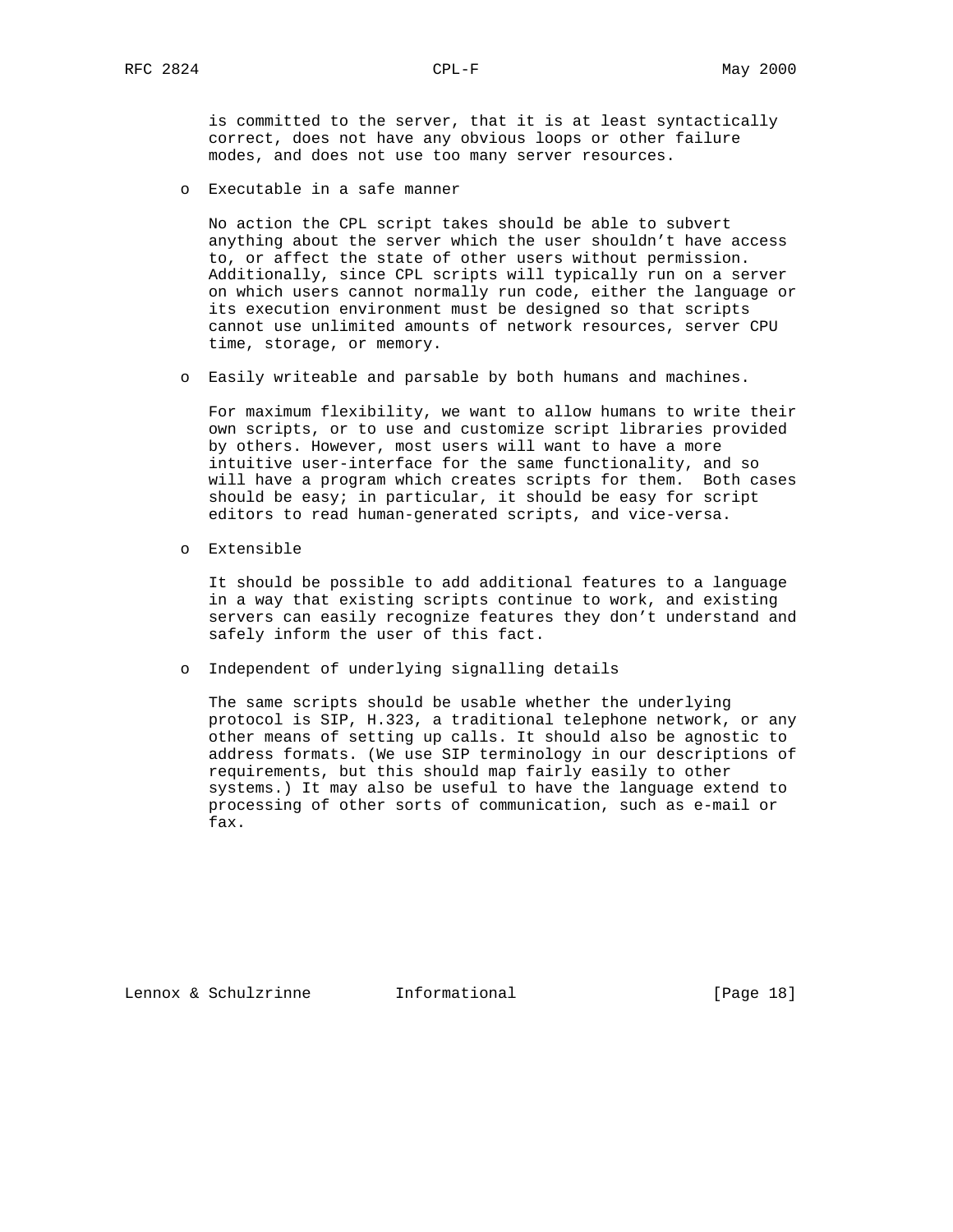# 12.2 Base features -- call signalling

 To be useful, a call processing language obviously should be able to react to and initiate call signalling events.

o Should execute actions when a call request arrives

See section 7, particularly 7.1.

o Should be able to make decisions based on event properties

 A number of properties of a call event are relevant for a script's decision process. These include, roughly in order of importance:

- Destination address

 We want to be able to do destination-based routing or screening. Note that in SIP we want to be able to filter on either or both of the addresses in the To header and the Request-URI.

- Originator address

 Similarly, we want to be able to do originator-based screening or routing.

- Caller Preferences

 In SIP, a caller can express preferences about the type of device to be reached -- see [11]. The script should be able to make decisions based on this information.

- Information about caller or call

 SIP has textual fields such as Subject, Organization, Priority, etc., and a display name for addresses; users can also add non-standard additional headers. H.323 has a single Display field. The script should be able to make decisions based on these parameters.

- Media description

 Call invitations specify the types of media that will flow, their bandwidth usage, their network destination addresses, etc. The script should be able to make decisions based on these media characteristics.

Lennox & Schulzrinne 1nformational [Page 19]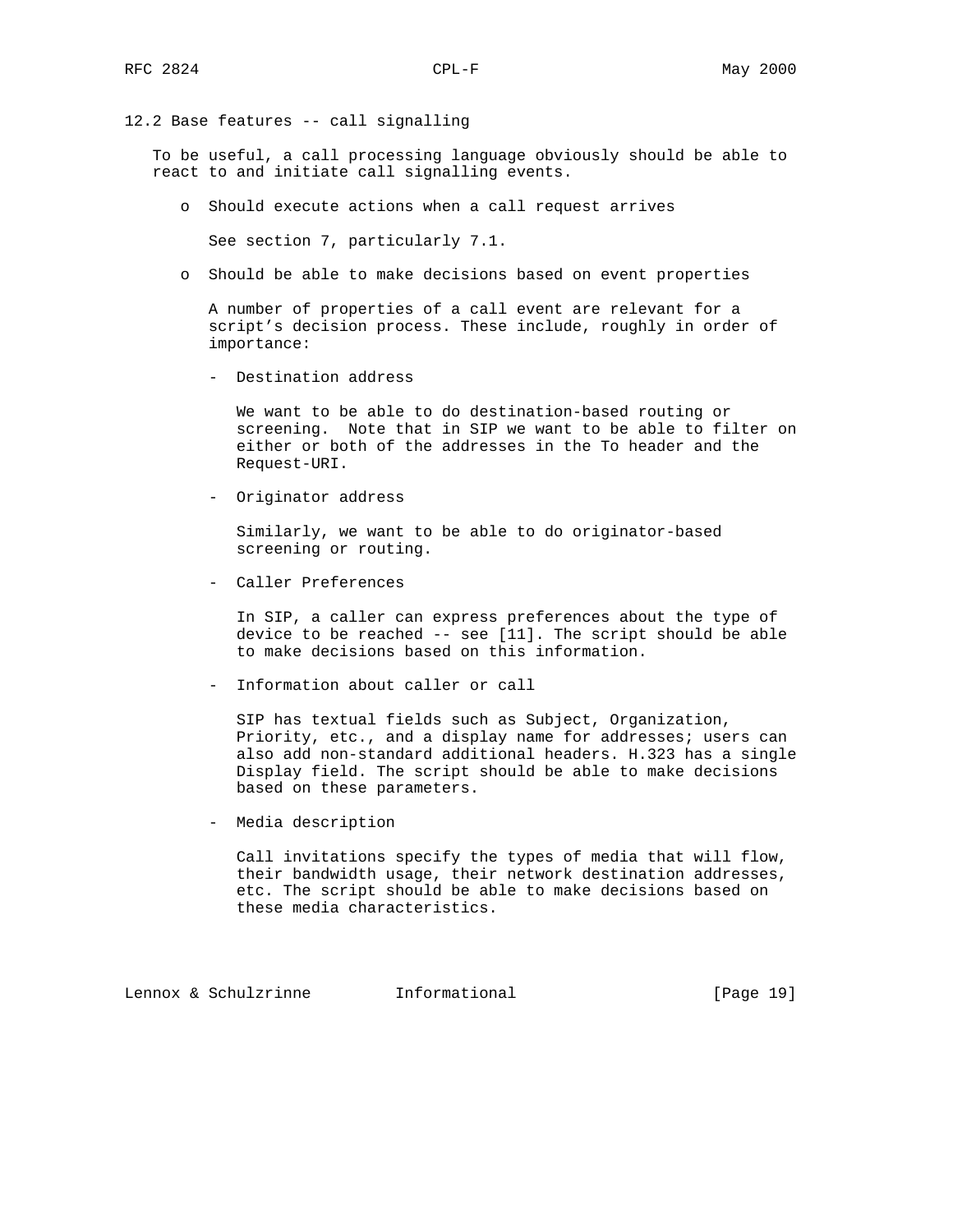- Authentication/encryption status

 Call invitations can be authenticated. Many properties of the authentication are relevant: the method of authentication/encryption, who performed the authentication, which specific fields were encrypted, etc. The script should be able to make decisions based on these security parameters.

o Should be able to take action based on a call invitation

 There are a number of actions we can take in response to an incoming call setup request. We can:

- reject it

 We should be able to indicate that the call is not acceptable or not able to be completed. We should also be able to send more specific rejection codes (including, for SIP, the associated textual string, warning codes, or message payload).

- redirect it

 We should be able to tell the call initiator sender to try a different location.

- proxy it

 We should be able to send the call invitation on to another location, or to several other locations ("forking" the invitation), and await the responses. It should also be possible to specify a timeout value after which we give up on receiving any definitive responses.

 o Should be able to take action based a response to a proxied or forked call invitation

 Once we have proxied an invitation, we need to be able to make decisions based on the responses we receive to that invitation (or the lack thereof). We should be able to:

- consider its message fields

 We should be able to consider the same fields of a response as we consider in the initial invitation.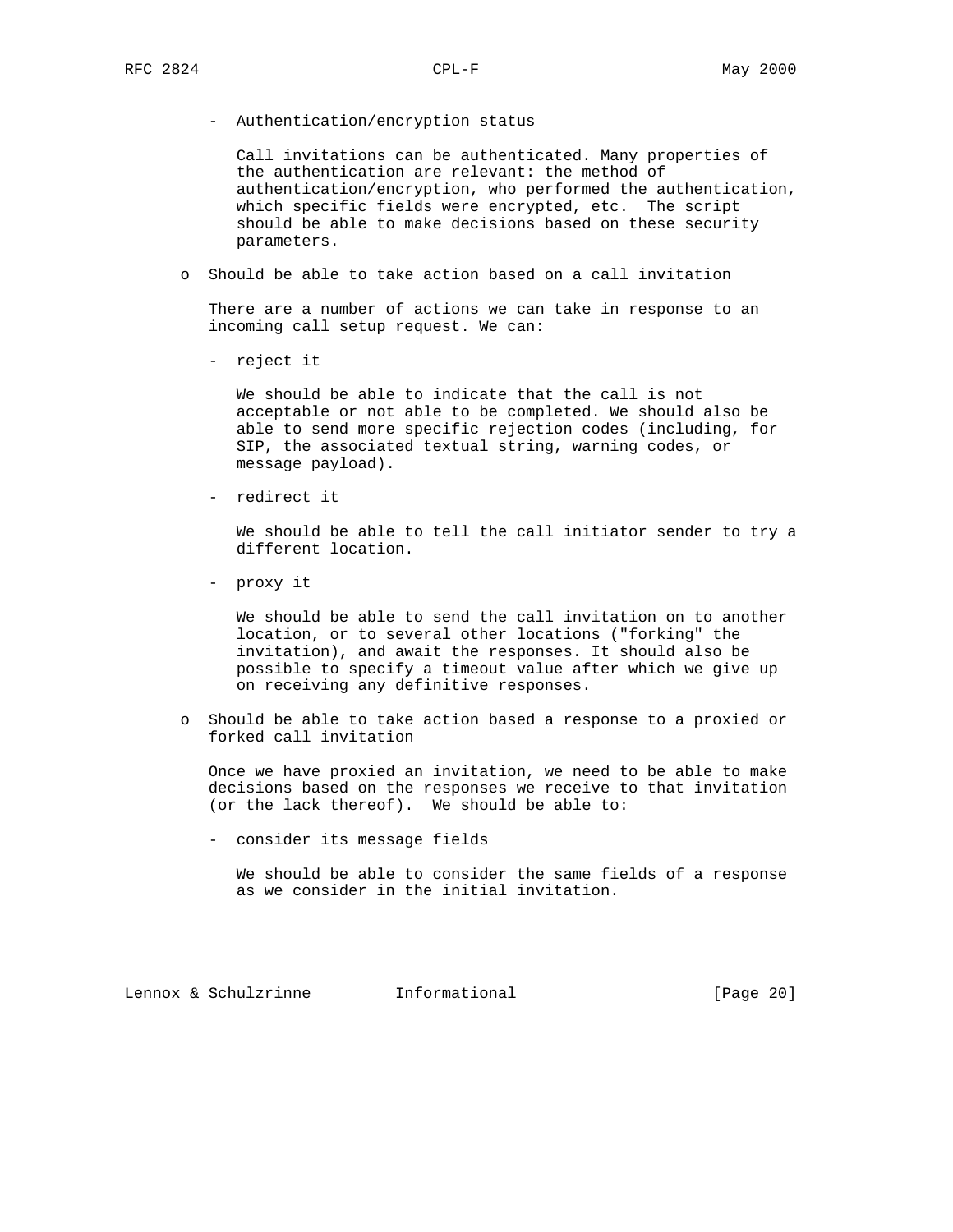- relay it on to the call originator

 If the response is satisfactory, it should be returned to the sender.

- for a fork, choose one of several responses to relay back

 If we forked an invitation, we obviously expect to receive several responses. There are several issues here -- choosing among the responses, and how long to wait if we've received responses from some but not all destinations.

- initiate other actions

 If we didn't get a response, or any we liked, we should be able to try something else instead (e.g., call forward on busy).

12.3 Base features -- non-signalling

 A number of other features that a call processing language should have do not refer to call signalling per se; however, they are still extremely desirable to implement many useful features.

 The servers which provide these features might reside in other Internet devices, or might be local to the server (or other possibilities). The language should be independent of the location of these servers, at least at a high level.

o Logging

 In addition to the CPL server's natural logging of events, the user will also want to be able to log arbitrary other items. The actual storage for this logging information might live either locally or remotely.

o Error reporting

 If an unexpected error occurs, the script should be able to report the error to the script's owner. This may use the same mechanism as the script server uses to report language errors to the user (see section 12.5).

o Access to user-location info

 Proxies will often collect information on users' current location, either through SIP REGISTER messages, the H.323 RRQ family of RAS messages, or some other mechanism (see section

Lennox & Schulzrinne 1nformational [Page 21]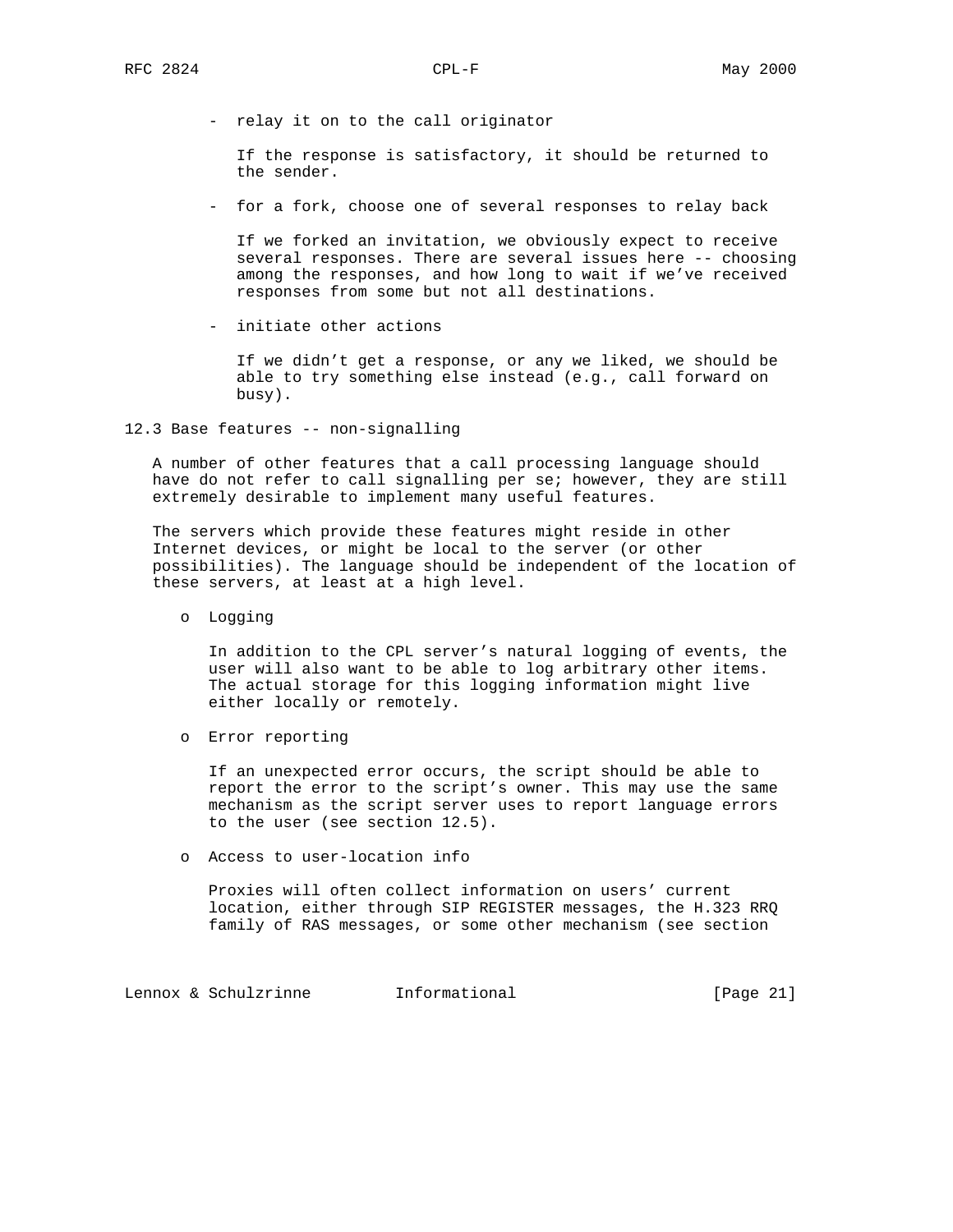6.2). The CPL should be able to refer to this information so a call can be forwarded to the registered locations or some subset of them.

o Database access

 Much information for CPL control might be stored in external databases, for example a wide-area address database, or authorization information, for a CPL under administrative control. The language could specify some specific database access protocols (such as SQL or LDAP), or could be more generic.

o Other external information

 Other external information a script could access includes web pages, which could be sent back in a SIP message body; or a clean interface to remote procedure calls such as Corba, RMI, or DCOM, for instance to access an external billing database. However, for simplicity, these interfaces may not be in the initial version of the protocol.

12.4 Language features

 Some features do not involve any operations external to the CPL's execution environment, but are still necessary to allow some standard services to be implemented. (This list is not exhaustive.)

o Pattern-matching

 It should be possible to give special treatment to addresses and other text strings based not only on the full string but also on more general or complex sub-patterns of them.

o Address filtering

 Once a set of addresses has been retrieved through one of the methods in section 12.3, the user needs to be able to choose a sub-set of them, based on their address components or other parameters.

o Randomization

 Some forms of call distribution are randomized as to where they actually end up.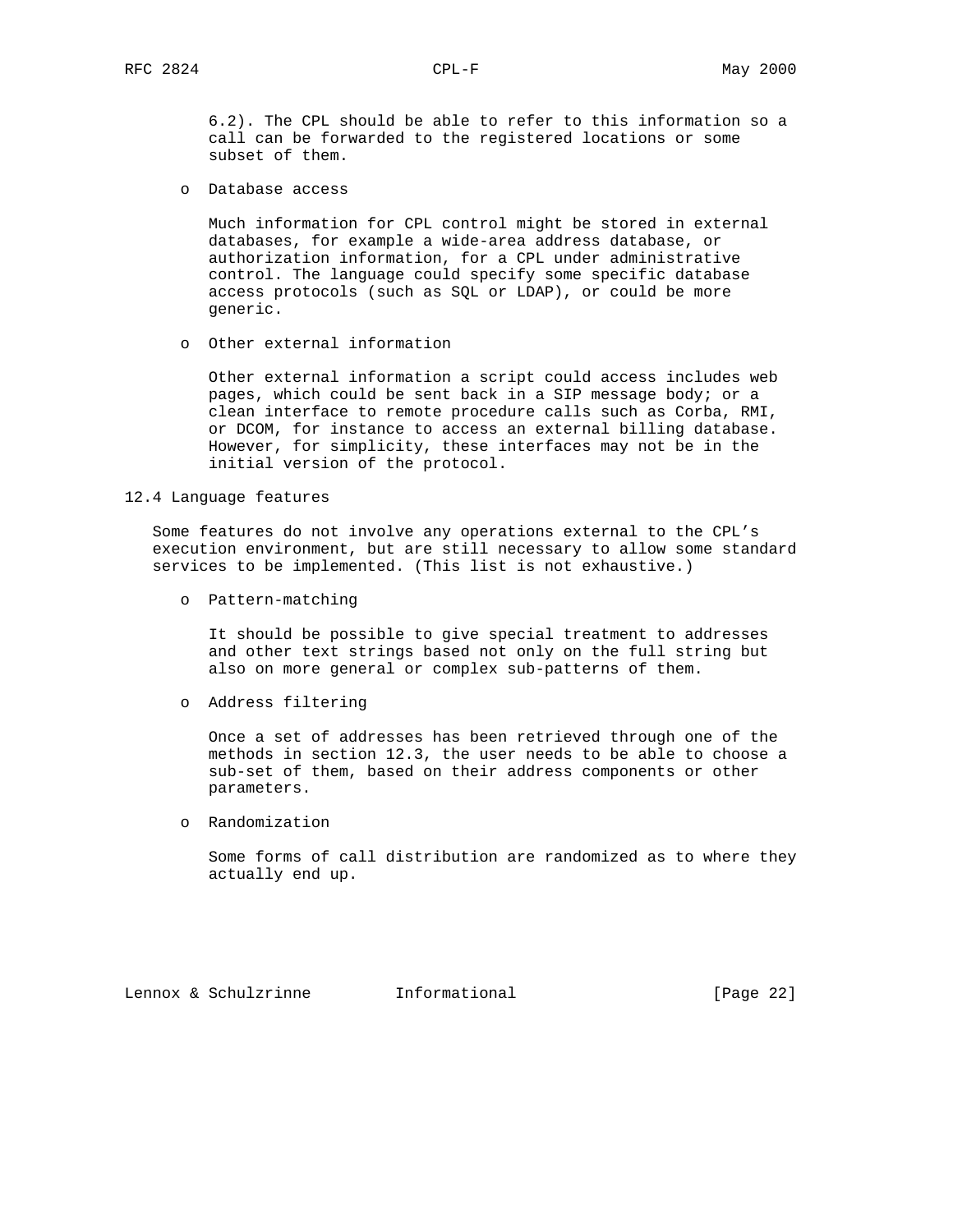o Date/time information

 Users may wish to condition some services (e.g., call forwarding, call distribution) on the current time of day, day of the week, etc.

12.5 Control

 As described in section 8, we must have a mechanism to send and retrieve CPL scripts, and associated data, to and from a signalling server. This method should support reporting upload-time errors to users; we also need some mechanism to report errors to users at script execution time. Authentication is vital, and encryption is very useful. The specification of this mechanism can be (and probably ought to be) a separate specification from that of the call processing language itself.

13 Security Considerations

 The security considerations of transferring CPL scripts are discussed in sections 8 and 12.5. Some considerations about the execution of the language are discussed in section 12.1.

14 Acknowledgments

 We would like to thank Tom La Porta and Jonathan Rosenberg for their comments and suggestions.

15 Authors' Addresses

 Jonathan Lennox Dept. of Computer Science Columbia University 1214 Amsterdam Avenue, MC 0401 New York, NY 10027 USA

EMail: lennox@cs.columbia.edu

 Henning Schulzrinne Dept. of Computer Science Columbia University 1214 Amsterdam Avenue, MC 0401 New York, NY 10027 USA

EMail: schulzrinne@cs.columbia.edu

Lennox & Schulzrinne 1nformational [Page 23]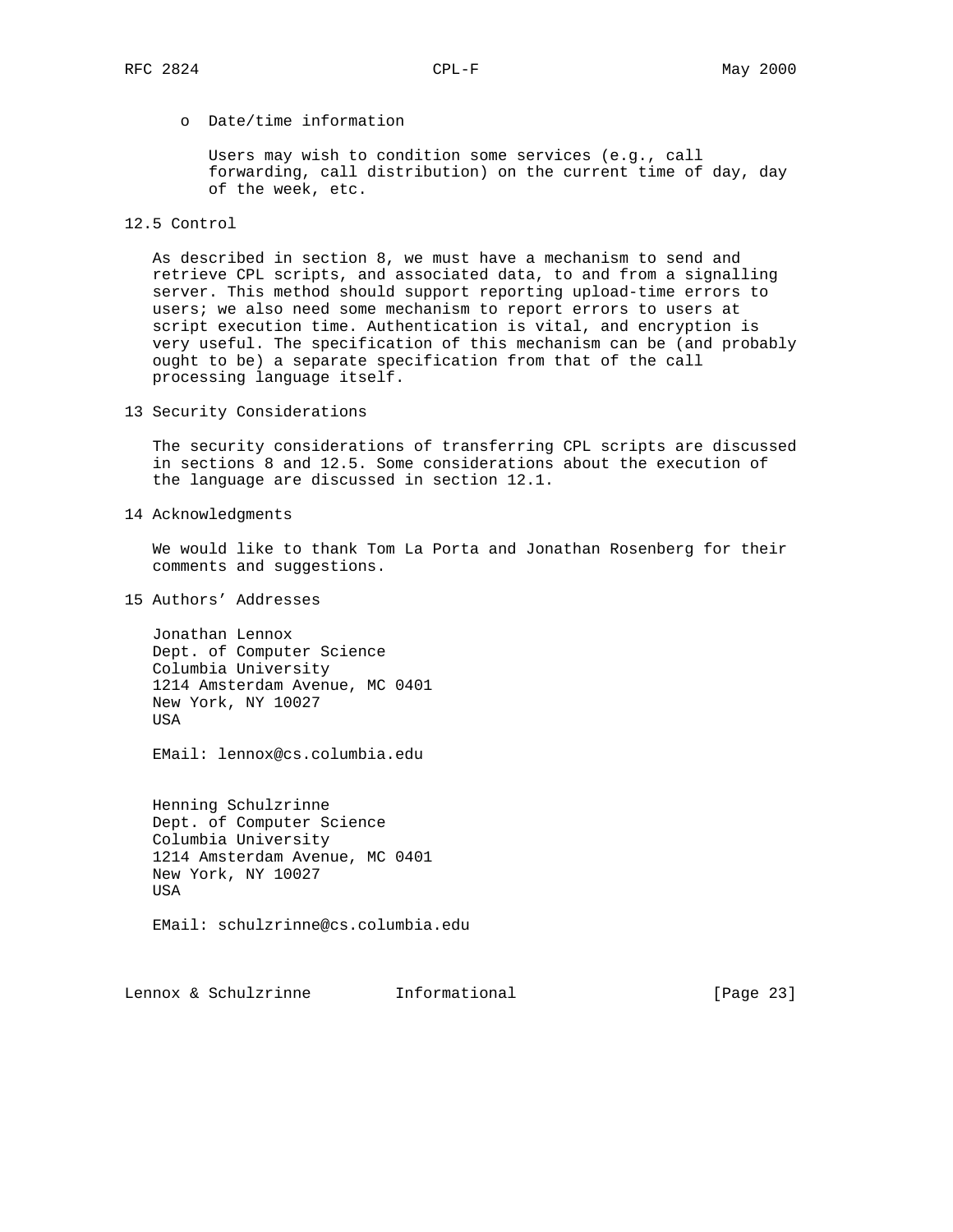16 Bibliography

- [1] Handley, M., Schulzrinne, H., Schooler, E. and J. Rosenberg, "SIP: Session Initiation Protocol", RFC 2543, March 1999.
- [2] International Telecommunication Union, "Packet based multimedia communication systems," Recommendation H.323, Telecommunication Standardization Sector of ITU, Geneva, Switzerland, Feb. 1998.
- [3] K. Coar and D. Robinson, "The WWW common gateway interface version 1.1", Work in Progress.
- [4] T. Showalter, "Sieve: A mail filtering language", Work in Progress.
- [5] J. Lennox and H. Schulzrinne, "CPL: a language for user control of internet telephony services", Work in Progress.
- [6] International Telecommunication Union, "General recommendations on telephone switching and signaling -- intelligent network: Introduction to intelligent network capability set 1," Recommendation Q.1211, Telecommunication Standardization Sector of ITU, Geneva, Switzerland, Mar. 1993.
- [7] Guttman, E., Perkins, C., Veizades, J. and M. Day, "Service Location Protocol, Version 2", RFC 2608, June 1999.
- [8] E. J. Cameron, N. D. Griffeth, Y.-J. Lin, M. E. Nilson, W. K. Schure, and H. Velthuijsen, "A feature interaction benchmark for IN and beyond," Feature Interactions in Telecommunications Systems, IOS Press, pp. 1-23, 1994.
- [9] J. Lennox, J. Rosenberg, and H. Schulzrinne, "Common gateway interface for SIP", Work in Progress.
- [10] J. Rosenberg, J. Lennox, and H. Schulzrinne, "Programming internet telephony services," Technical Report CUCS-010-99, Columbia University, New York, New York, Mar. 1999.
- [11] H. Schulzrinne and J. Rosenberg, "SIP caller preferences and callee capabilities", Work in Progress.